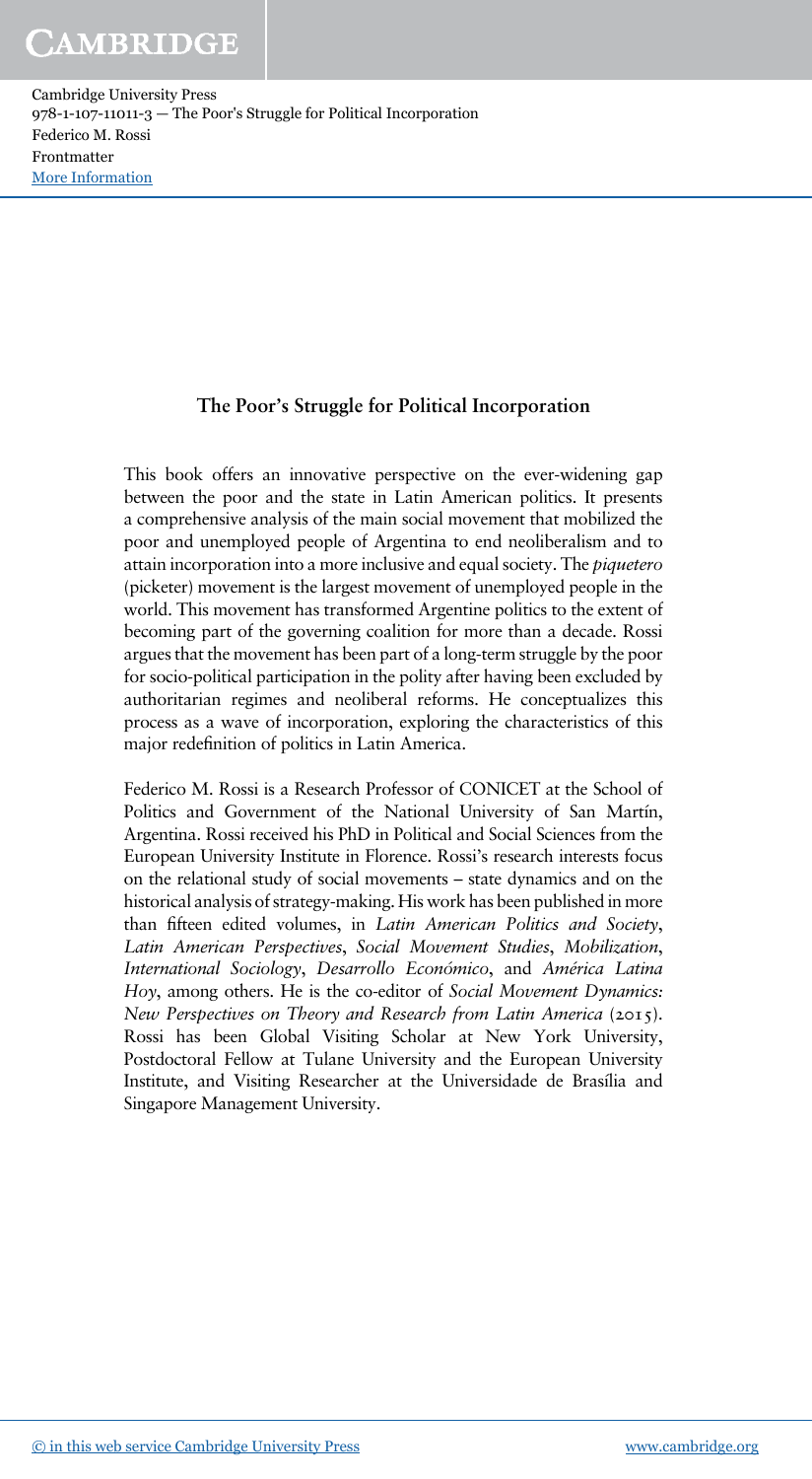Cambridge University Press 978-1-107-11011-3 — The Poor's Struggle for Political Incorporation Federico M. Rossi Frontmatter [More Information](www.cambridge.org/9781107110113)

#### Cambridge Studies in Contentious Politics

General Editor

Doug McAdam Stanford University and Center for Advanced Study in the Behavioral Sciences

Editors

Mark Beissinger Princeton University Donatella della Porta Scuola Normale Superiore Jack A. Goldstone George Mason University Michael Hanagan Vassar College Holly J. McCammon Vanderbilt University David S. Meyer University of California, Irvine Sarah Soule Stanford University Suzanne Staggenborg University of Pittsburgh Sidney Tarrow Cornell University Charles Tilly (d. 2008) Columbia University Elisabeth J. Wood Yale University Deborah Yashar Princeton University

Books in the Series

- Rina Agarwala, Informal Labor, Formal Politics, and Dignified Discontent in India Ronald Aminzade, Race, Nation, and Citizenship in Post-Colonial Africa: The Case of Tanzania
- Ronald Aminzade et al., Silence and Voice in the Study of Contentious Politics
- Javier Auyero, Routine Politics and Violence in Argentina: The Gray Zone of State Power
- Phillip M. Ayoub, When States Come Out: Europe's Sexual Minorities and the Politics of Visibility
- Amrita Basu, Violent Conjunctures in Democratic India
- W. Lance Bennett and Alexandra Segerberg, The Logic of Connective Action: Digital Media and the Personalization of Contentious Politics
- Nancy Bermeo and Deborah J. Yashar, Parties, Movements, and Democracy in the Developing World
- Clifford Bob, The Global Right Wing and the Clash of World Politics

Clifford Bob, The Marketing of Rebellion: Insurgents, Media, and International Activism Charles Brockett, Political Movements and Violence in Central America

- Marisa von Bülow, Building Transnational Networks: Civil Society and the Politics of Trade in the Americas
- Valerie Bunce and Sharon Wolchik, Defeating Authoritarian Leaders in Postcommunist Countries
- Lars-Erik Cederman, Kristian Skrede Gleditsch, and Halvard Buhaug, Inequality, Grievances, and Civil War
- Christian Davenport, How Social Movements Die: Repression and Demobilization of the Republic of New Africa
- Christian Davenport, Media Bias, Perspective, and State Repression
- Gerald F. Davis, Doug McAdam, W. Richard Scott, and Mayer N. Zald, Social Movements and Organization Theory
- Donatella della Porta, Clandestine Political Violence

(continued after index)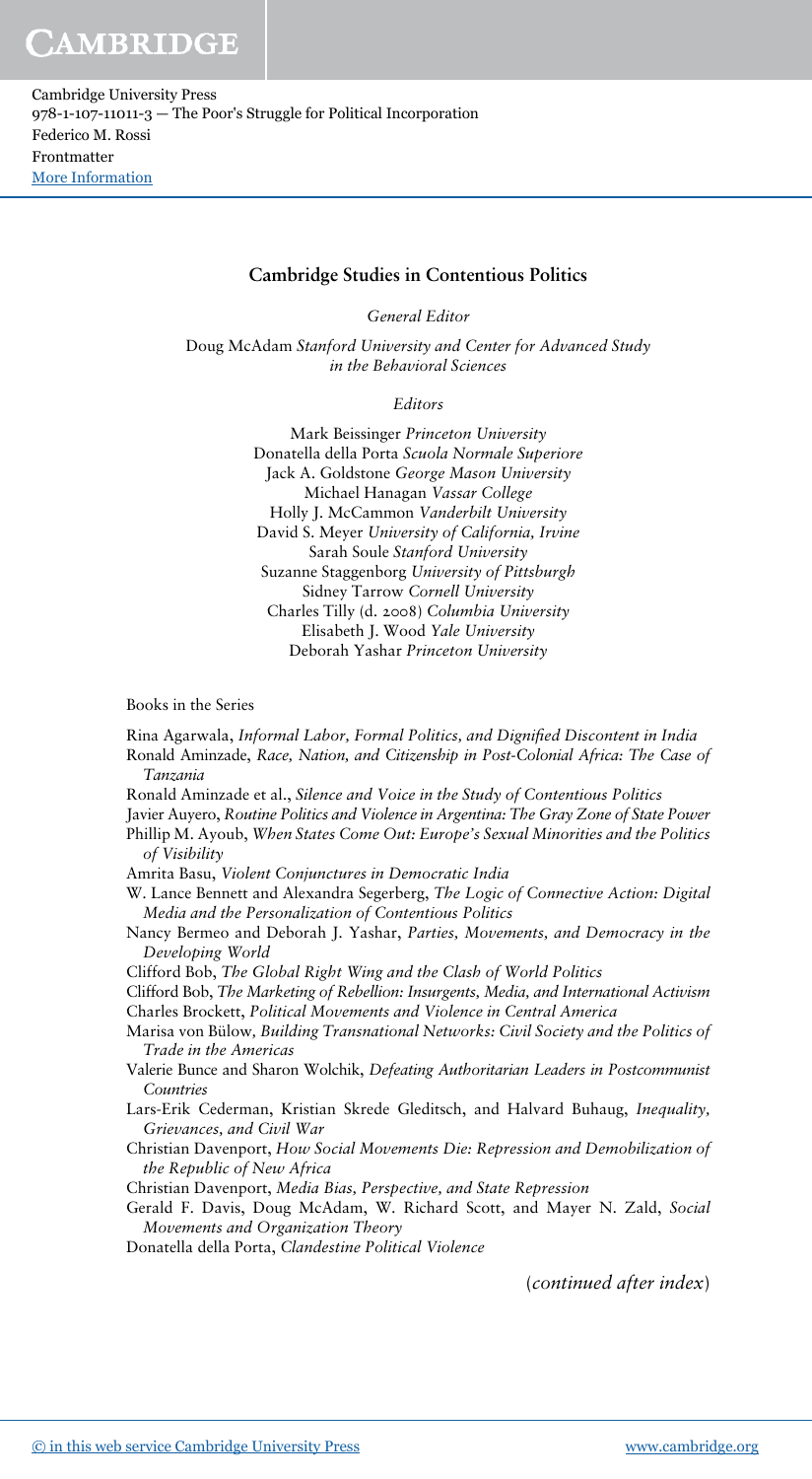# The Poor's Struggle for Political Incorporation

The Piquetero Movement in Argentina

FEDERICO M. ROSSI CONICET – UNSAM

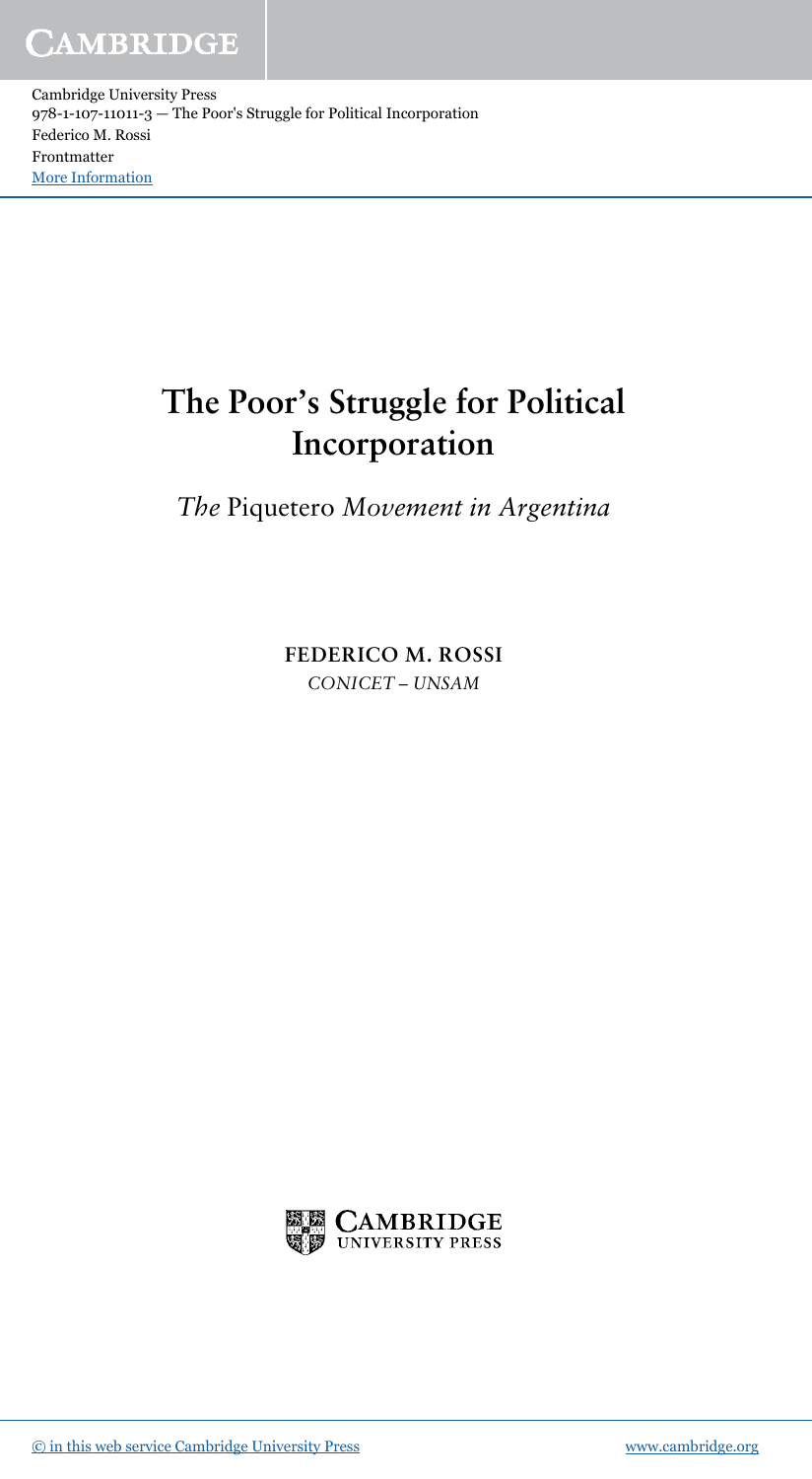### **CAMBRIDGE UNIVERSITY PRESS**

University Printing House, Cambridge CB2 8BS, United Kingdom

One Liberty Plaza, 20th Floor, New York, ny 10006, USA

477 Williamstown Road, Port Melbourne, vic 3207, Australia

4843/24, 2nd Floor, Ansari Road, Daryaganj, Delhi – 110002, India

79 Anson Road, #06–04/06, Singapore 079906

Cambridge University Press is part of the University of Cambridge.

It furthers the University's mission by disseminating knowledge in the pursuit of education, learning, and research at the highest international levels of excellence.

> www.cambridge.org Information on this title: www.cambridge.org/9781107110113 doi: 10.1017/9781316273180

> > © Federico M. Rossi 2017

This publication is in copyright. Subject to statutory exception and to the provisions of relevant collective licensing agreements, no reproduction of any part may take place without the written permission of Cambridge University Press.

First published 2017

Printed in the United States of America by Sheridan Books, Inc.

A catalogue record for this publication is available from the British Library.

isbn 978-1-107-11011-3 Hardback

Cambridge University Press has no responsibility for the persistence or accuracy of URLs for external or third-party internet websites referred to in this publication and does not guarantee that any content on such websites is, or will remain, accurate or appropriate.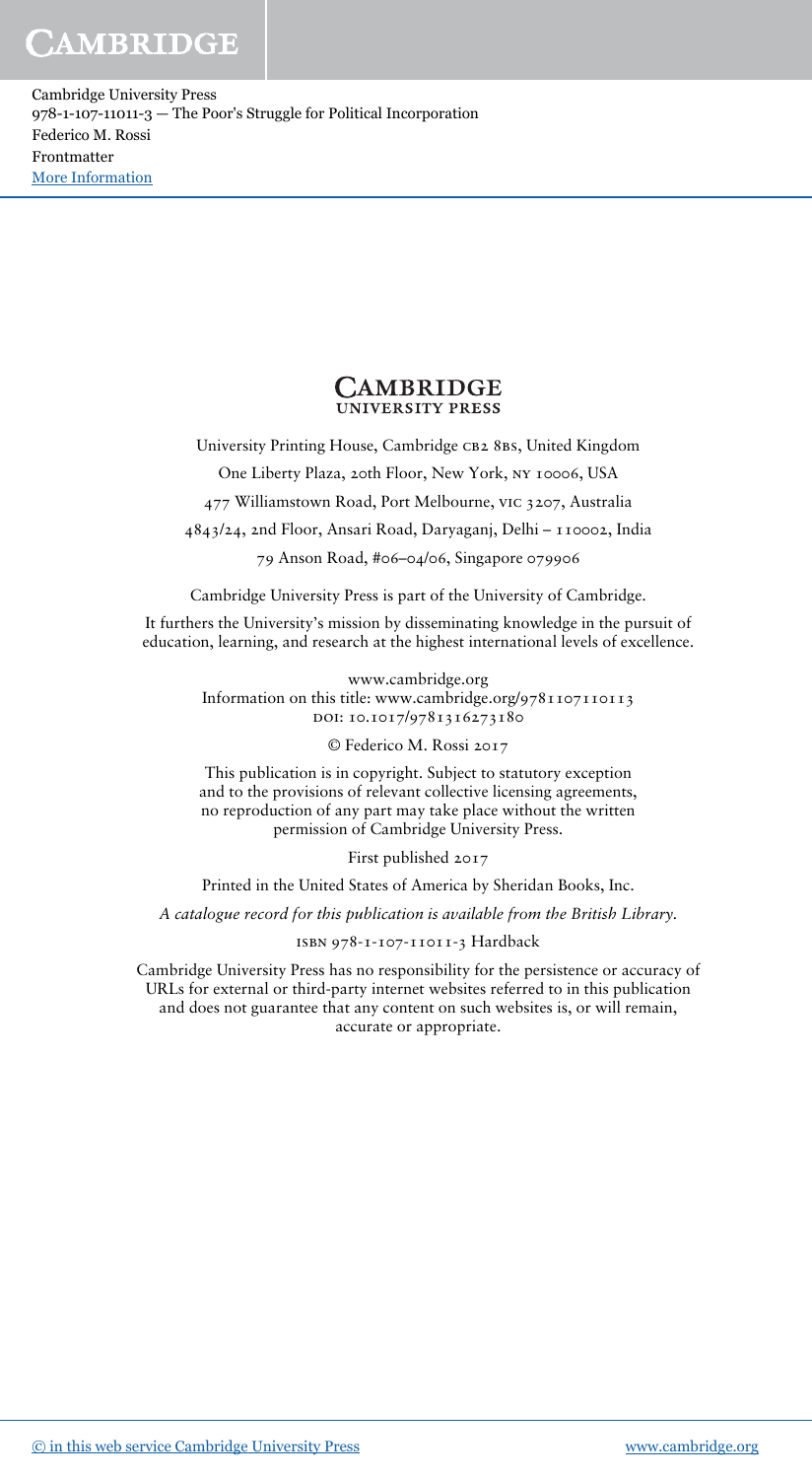### Contents

|                         | List of Figures                                                                                                | <i>page</i> vii |
|-------------------------|----------------------------------------------------------------------------------------------------------------|-----------------|
|                         | List of Maps                                                                                                   | viii            |
|                         | List of Tables                                                                                                 | $\overline{1}x$ |
|                         | Preface                                                                                                        | X1              |
|                         | Acknowledgments                                                                                                | XV              |
|                         | List of Abbreviations                                                                                          | xix             |
|                         | PART I: THEORETICAL FRAMEWORK                                                                                  | $\mathbf I$     |
| T                       | Introduction: A Theory for the Popular Sectors' Quest<br>for Inclusion in Latin America                        | 3               |
| $\mathbf{2}$            | Beyond Repertoires of Contention: Conceptualizing<br><b>Strategy Making in Social Movements</b>                | 32              |
|                         | PART II: THE SECOND INCORPORATION IN ARGENTINA                                                                 | 67              |
| $\overline{\mathbf{3}}$ | From the Origin of Unemployed Workers'<br>Protests to Recognition of the "Piquetero Question"                  |                 |
|                         | $(1996 - 99)$                                                                                                  | 69              |
| $\overline{4}$          | From Recognition of the Claim to the Legitimation<br>of the Piquetero Movement as a National Actor (1999–2001) | 120             |
| $\overline{5}$          | From Movement Legitimation to Failed State<br>Reincorporation in the Socio-political Arena $(2002-3)$          | I <sub>69</sub> |
| 6                       | Party Territorial Reincorporation in the Socio-political<br>Arena $(2003-9)$                                   | 190             |
| 7                       | The Aftermath of Second Incorporation: Between<br>Continuity and Change (2009-15)                              | 233             |
|                         |                                                                                                                |                 |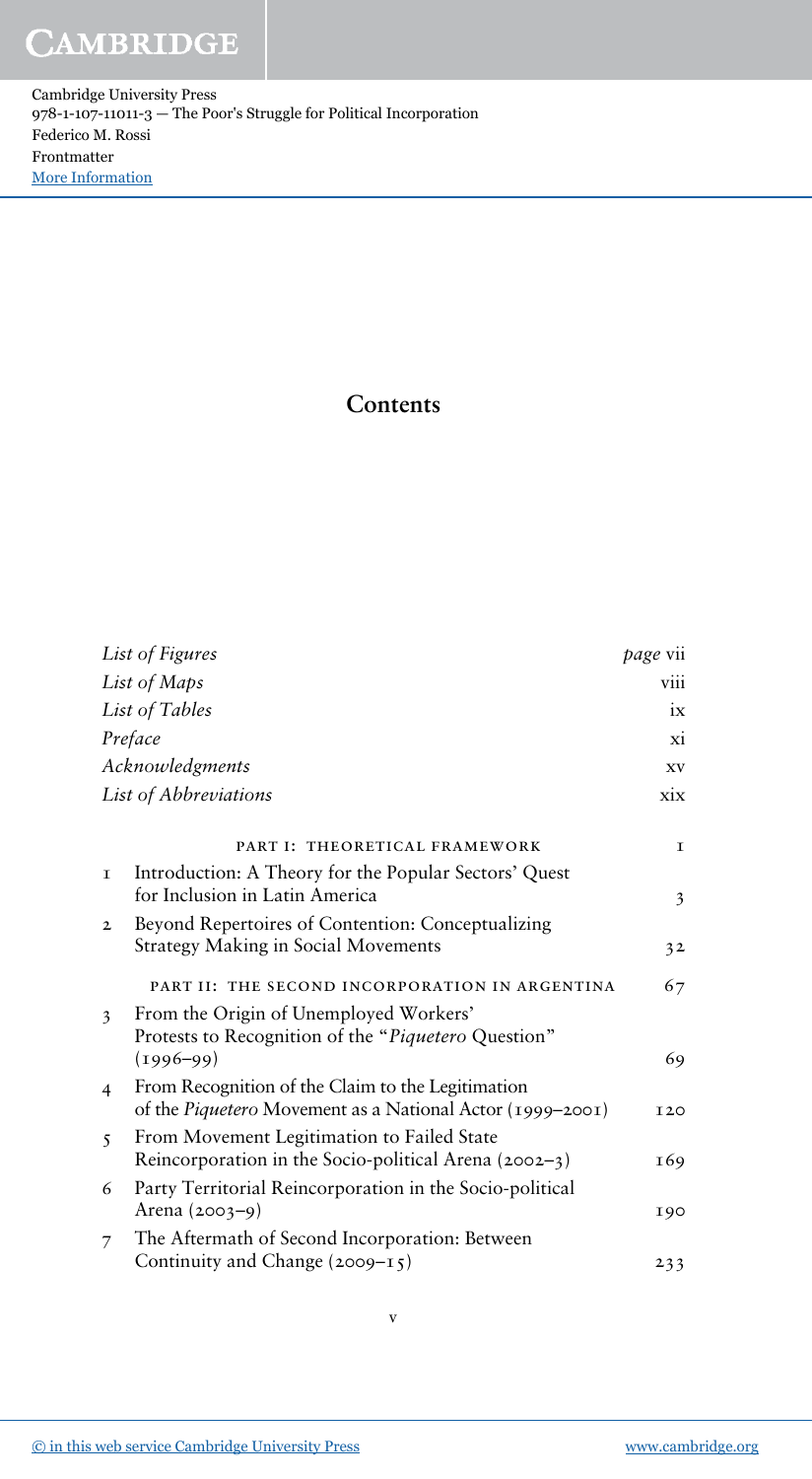| vi         | Contents                                                 |     |
|------------|----------------------------------------------------------|-----|
|            | PART III: COMPARISONS AND CONCLUSIONS                    | 249 |
| 8          | Social Movements and the Struggle to Reshape the         |     |
|            | Socio-political Arena in Bolivia and Brazil              | 25I |
| q          | Conclusions                                              | 275 |
|            | Appendix: Networks for the Constitution of the Piquetero |     |
|            | Movement                                                 | 280 |
| References |                                                          | 286 |
| Index      |                                                          | 308 |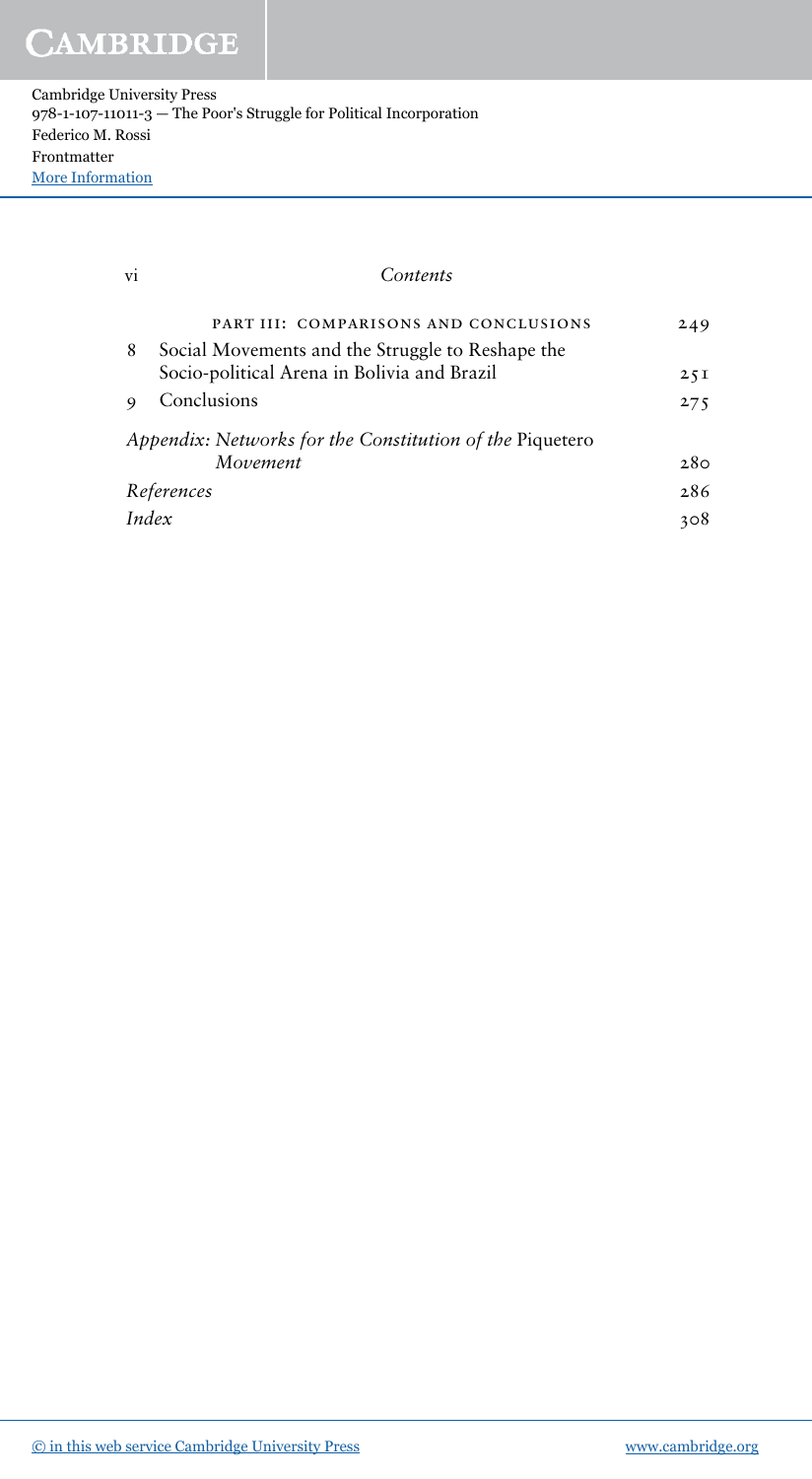## Figures

| 4.1 Clarín Newspaper Article: "The Same Protest in Five<br>Provinces" $(11/02/2000)$<br>6.1 Front Page of the National Newspaper <i>Página/12</i> :<br>"United We Shall Triumph" (07/16/2008)<br>7.1 Changes in Poverty Levels in Buenos Aires Urban<br>and Suburban Areas, 1994-2012<br>A Left-Wing Parties and Organizations - Networks That<br>Led to the Constitution of the Piquetero Movement<br>B Unions Sector - Networks That Led to the Constitution<br>of the <i>Piquetero</i> Movement | 3.1 Annual Number of Pickets in Argentina, 1997–2011 | page 89         |
|----------------------------------------------------------------------------------------------------------------------------------------------------------------------------------------------------------------------------------------------------------------------------------------------------------------------------------------------------------------------------------------------------------------------------------------------------------------------------------------------------|------------------------------------------------------|-----------------|
|                                                                                                                                                                                                                                                                                                                                                                                                                                                                                                    |                                                      |                 |
|                                                                                                                                                                                                                                                                                                                                                                                                                                                                                                    |                                                      | 130             |
|                                                                                                                                                                                                                                                                                                                                                                                                                                                                                                    |                                                      |                 |
|                                                                                                                                                                                                                                                                                                                                                                                                                                                                                                    |                                                      | 230             |
|                                                                                                                                                                                                                                                                                                                                                                                                                                                                                                    |                                                      |                 |
|                                                                                                                                                                                                                                                                                                                                                                                                                                                                                                    |                                                      | 242             |
|                                                                                                                                                                                                                                                                                                                                                                                                                                                                                                    |                                                      |                 |
|                                                                                                                                                                                                                                                                                                                                                                                                                                                                                                    |                                                      | 28 <sub>T</sub> |
|                                                                                                                                                                                                                                                                                                                                                                                                                                                                                                    |                                                      |                 |
|                                                                                                                                                                                                                                                                                                                                                                                                                                                                                                    |                                                      |                 |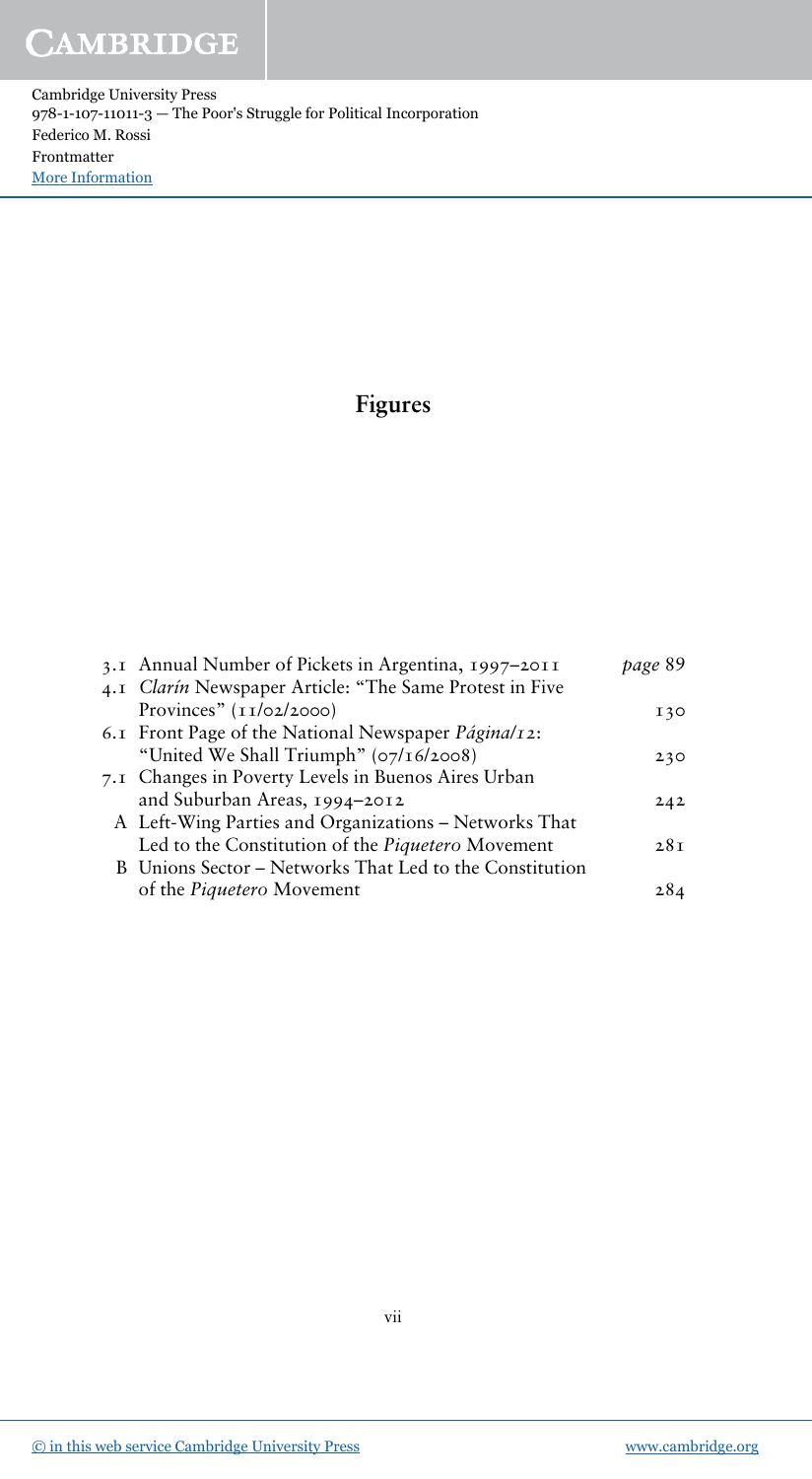## Maps

| 3.1 Location of Main Areas of Contention of the Piquetero<br>Movement, 1996–2009 (Argentina) | page 84 |
|----------------------------------------------------------------------------------------------|---------|
| 3.2 Greater Buenos Aires: Location of the Main Land                                          |         |
| Occupations, $1979-84$ (marked by $*$ )                                                      | 96      |
| 3.3 Greater Buenos Aires: Location of the Main Piquetero                                     |         |
| SMOs, 1996–99 (marked by $*$ )                                                               | 98      |
|                                                                                              |         |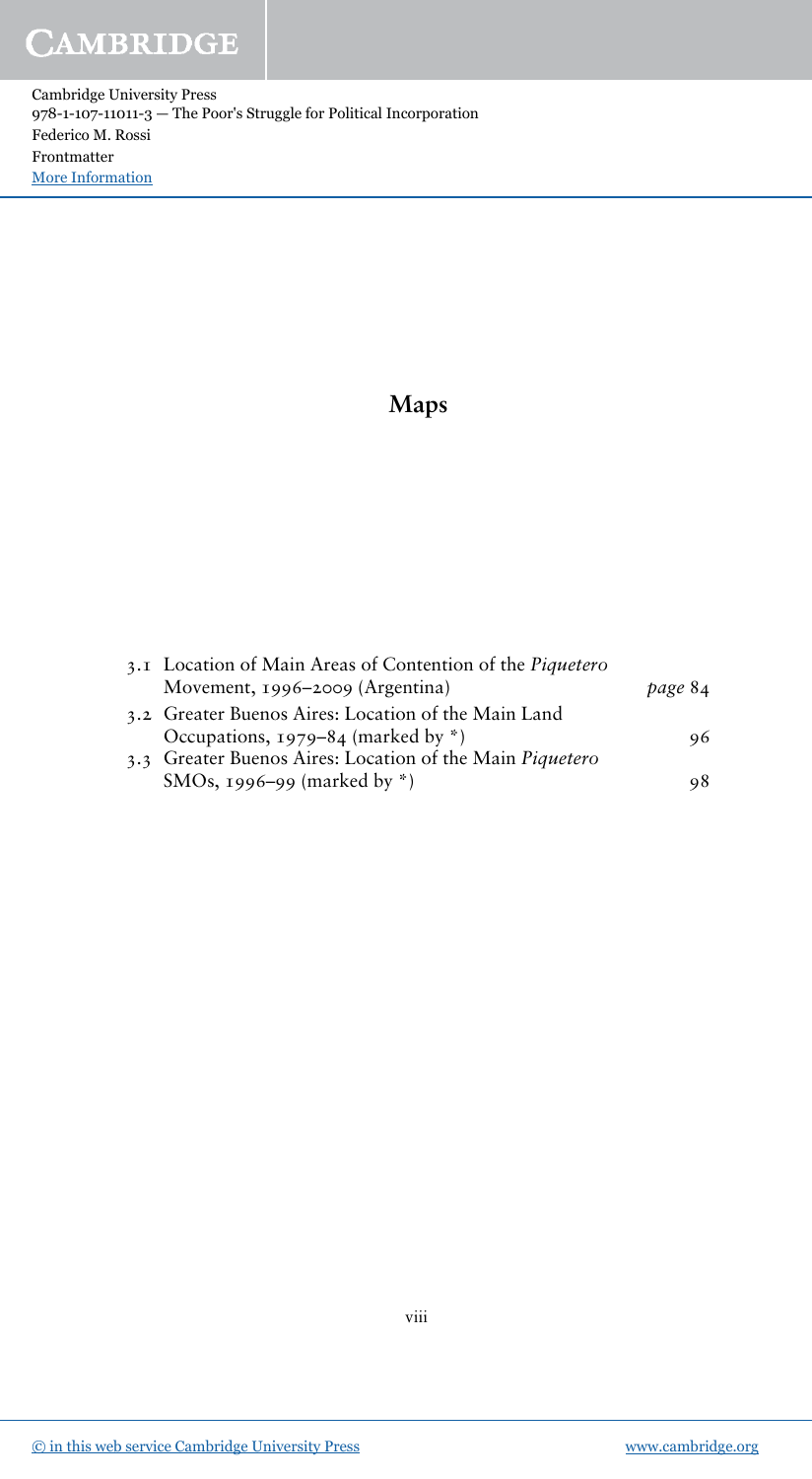## Tables

|     | 1.1 Historical Sequence of Stages in the Popular Sectors'       |                 |
|-----|-----------------------------------------------------------------|-----------------|
|     | Struggle for Incorporation in Argentina, 1915-2009              | page 10         |
|     | 1.2 Main Differences between the First and Second               |                 |
|     | Incorporation Waves in Argentina                                | $I\vert 5$      |
|     | 1.3 The <i>Piquetero</i> Movement (December 2008)               | 23              |
|     | 1.4 Horizontal and Vertical Political Opportunities             | 27              |
|     | 2.1 Main Piquetero SMOs, Ideologies, Repertoire of Strategies,  |                 |
|     | and Repertoire of Contention, 1996-2009                         | 40              |
|     | 2.2 Repertoire of Predominant Strategies of the Main SMOs of    |                 |
|     | the Piquetero Movement, 1996-2009                               | 46              |
|     | 3.1 Main Tactics Employed within the Trade Union System,        |                 |
|     | 1990-99                                                         | 75              |
|     | 4.1 Schematic Comparison of the Shifts in Political             |                 |
|     | Opportunities in Greater Buenos Aires, 1996-2001                | I24             |
|     | 4.2 Diversification of the Piquetero Movement: Main SMO         |                 |
|     | Divisions, $1996 - 2001$                                        | 146             |
| 4.3 | Most Stable or Relevant Coordinating Bodies of                  |                 |
|     | the Piquetero Movement, 1996-2009                               | I47             |
|     | 4.4 Comparison of Strategies Pre-crisis and during the National |                 |
|     | Pueblada, by Piquetero SMO, 1999-2001                           | T <sub>62</sub> |
| 5.1 | Schematic Comparison of the Shifts in Political                 |                 |
|     | Opportunities in Greater Buenos Aires, 2001-8                   | I77             |
|     | 5.2 Comparison of Pre-electoral Strategies with Electoral       |                 |
|     | Tactics, by Piquetero SMO, 2002-3                               | 185             |
|     | 6.1 Predominant Repertoire of Strategies for the Main           |                 |
|     | Piquetero SMOs, 2003-9                                          | 203             |
|     | 7.1 Evolution of the Piquetero Policy Domain, 1999–2009         | 236             |
|     |                                                                 |                 |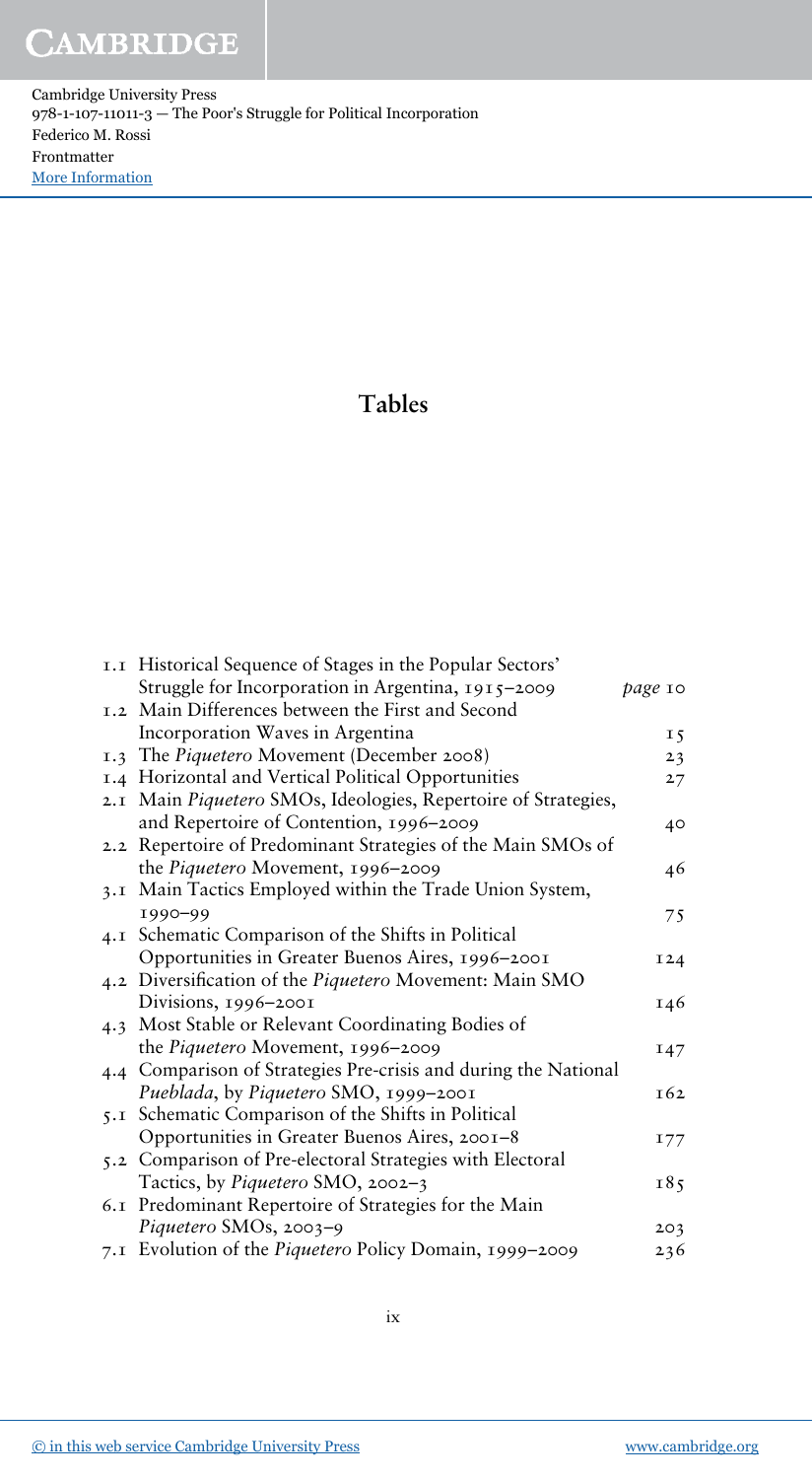| 7.2 State Expenditure on Social Policies as a Percentage  |     |
|-----------------------------------------------------------|-----|
| of the GDP, 1990-2008                                     | 237 |
| 7.3 The <i>Piquetero</i> Movement Goals and Achievements, |     |
| $1996 - 2015$                                             | 238 |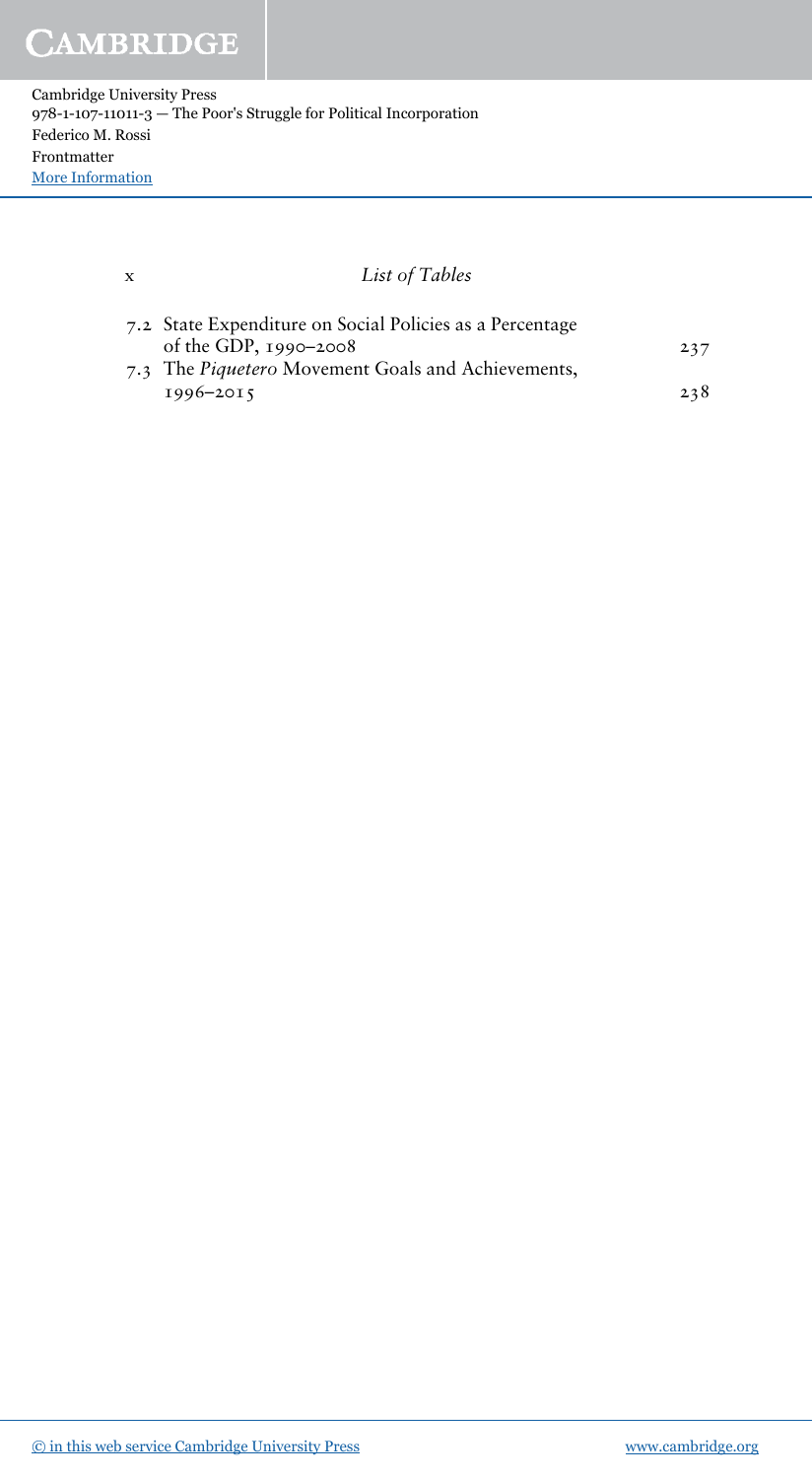### Preface

Over the past 20 years, major transformations have come to pass in Latin American politics, with an ever-widening gap between the popular sectors and the state and the rise of left and populist governments in response to this gap. This book's primary theoretical aim is to understand these transformations and, in particular, the role of poor people's movements in effecting them. These transformations represented as much a desperate claim for dignity as a politically driven attempt on the part of many groups to achieve specific political goals. The question of how to characterize this process and the struggle of social movements led me to revisit Collier and Collier's masterpiece Shaping the Political Arena (1991) and ask whether recent developments in some Latin American countries might in fact signal a *reshaping* of the political arena. This book provides an affirmative answer to this question through my argument that a second incorporation of the popular sectors has taken place since the early 2000s.

The argument of the second wave of incorporation is the first main theoretical contribution of this book and is presented in Chapter 1. The waves of incorporation signal the recognition and inclusion of poor people's organized interests in the socio-political arena. The concept of popular incorporation refers to the recognition of the claims of politically active poor people's movements as well as the creation or reformulation of formal and informal rules and regulations that govern their participation in politics and their connection to the policy process.

The first wave of incorporation, dating back to the 1930s–50s, focused on the legitimation and legal regulation of the labor movement. Corporatism emerged as the primary form of popular interest intermediation, with trade unions as the politically dominant representatives of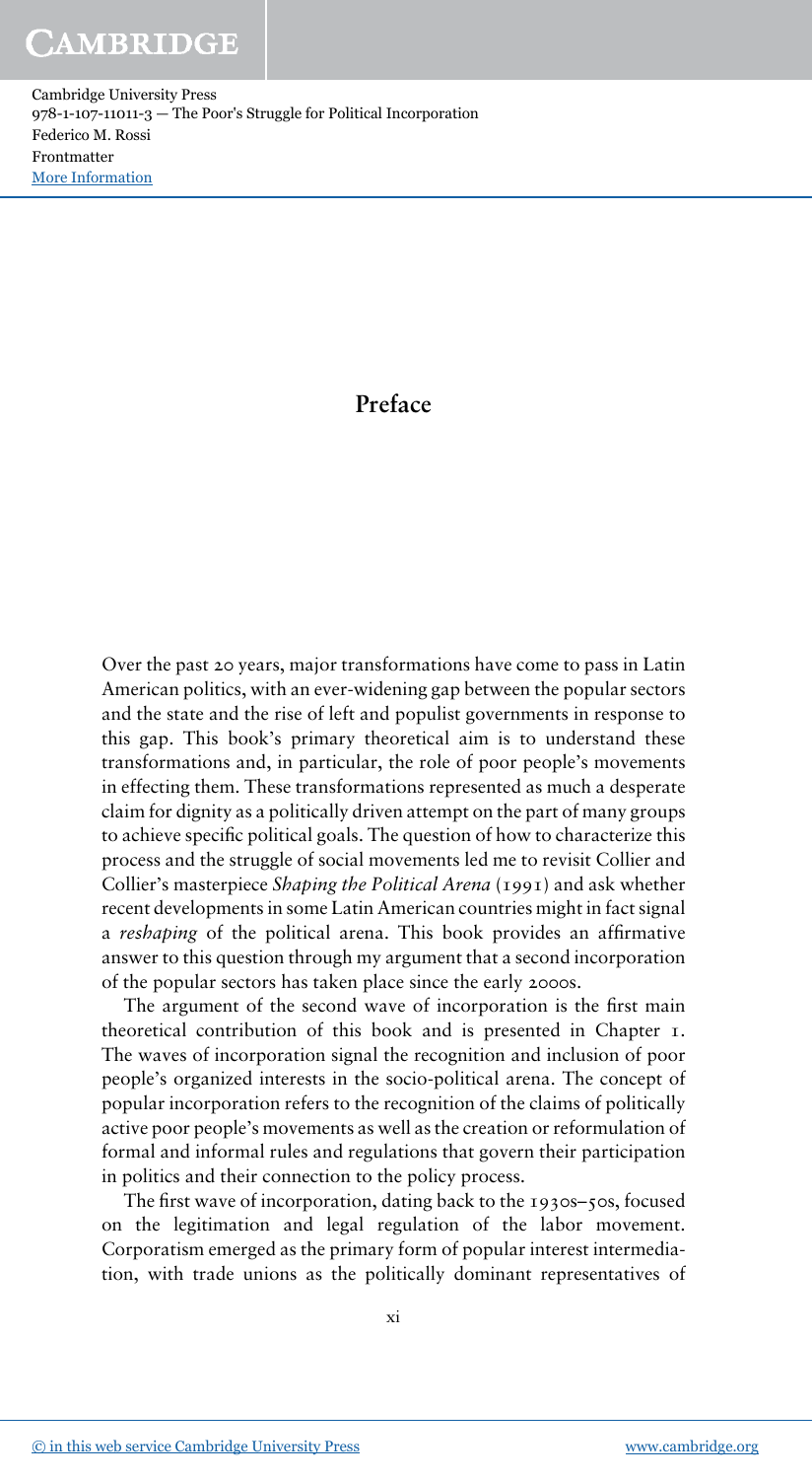Cambridge University Press 978-1-107-11011-3 — The Poor's Struggle for Political Incorporation Federico M. Rossi Frontmatter [More Information](www.cambridge.org/9781107110113)

#### xii Preface

popular sectors (Collier and Collier 1991). The aftermath of first incorporation was one of exclusion or disincorporation, as a result of the application of economic and political reforms that reduced the political power of the popular sectors and marginalized them from the sociopolitical arena. However, disincorporation was not absolute – there was no return to the conditions of the nineteenth and early twentieth centuries. Disincorporation sparked widespread resistance and the mobilization of poor people for their reincorporation. A long relational process – analyzed in detail in this book – led to a second wave of incorporation of the popular sectors in the socio-political arena.

The second wave of incorporation is different from the first in that it is not corporatist and that the central actors are social movements aiming to expand initial incorporation centered on unions to include territorially organized poor people. This has led me to focus my attention on conceptualizing a specific type of movement that emerges in response to exclusionary neoliberal policies and that is vital to an understanding of the second wave of incorporation: the reincorporation movement.

If social movements are central actors in the second incorporation process, then it is necessary to analyze the goals and strategies of these movements in order to understand the dynamics that constitute the subject of this book. This concern with the strategies of movements underpins the second main theoretical goal of this book, presented in Chapter 2: the need for bridging the relationship between the pace of long-term historical processes and the expectations and strategies of the actors involved in them.

I propose a relational perspective that draws on social movement and historical institutionalist literatures in my analysis of the macro-process of second incorporation. In doing so, I contribute to a promising crossfertilization between these approaches. Building upon the foundational work of Bourdieu (1998, 2000) and, mainly, Tilly (1986, 2006, 2008), I propose two concepts – "repertoire of strategies" and "stock of legacies" – that aim at complementing the structuralist tendencies of many macro-historical studies while avoiding explanations that are limited by the assumptions of rational choice theory. These two concepts are important because they incorporate agency to the second incorporation process. In this way, the struggle of social movements can be located as part of a long-running historical process.

In addition to these theoretical objectives, this book has an empirical focus: it conducts an in-depth analysis of Argentina's piquetero (picketers) movement, the main movement of unemployed people of the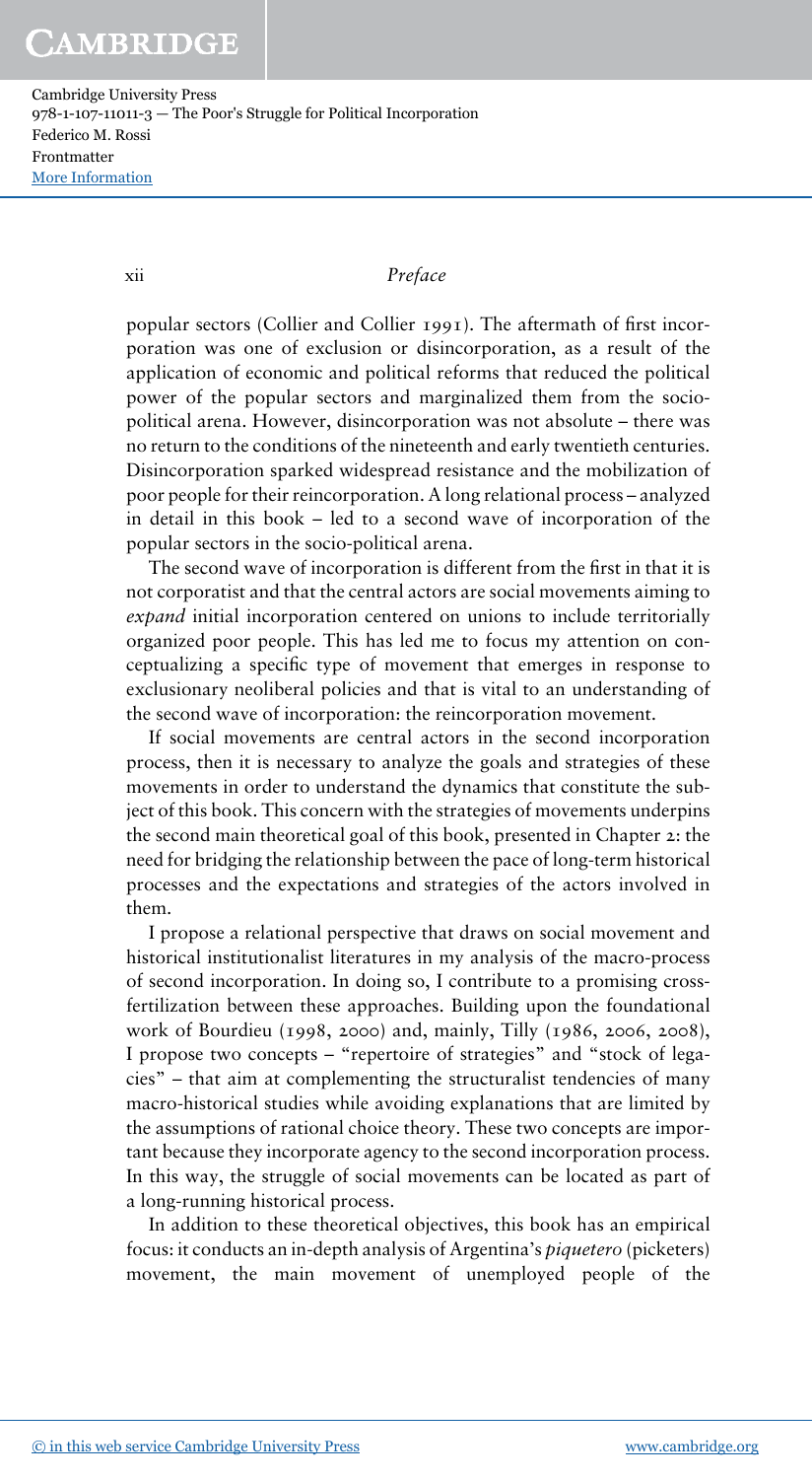Cambridge University Press 978-1-107-11011-3 — The Poor's Struggle for Political Incorporation Federico M. Rossi Frontmatter [More Information](www.cambridge.org/9781107110113)

### Preface xiii

contemporary world. This social movement emerged to organize the victims of neoliberalism as they struggled to reverse their exclusion from the socio-political arena. Beginning with the pioneering book by Svampa and Pereyra (2003), this movement garnered considerable academic attention in its earlier years. Although this attention has waned of late, a profound understanding of this movement's historical role in the reshaping of Argentina's socio-political arena continues to be of prime importance. Hence, this book offers a process-tracing analysis of the struggle of the *piquetero* movement in Argentina leading to the partial achievement of a second incorporation of the popular sectors into the socio-political arena (1996–2009).

The theoretical and empirical objectives of this book – with its focus on both the process of second incorporation and the repertoire of strategies developed by the piqueteros – are reflected in its structure, which combines narration and theory. In Chapters 3 to 6, I apply the toolkit proposed in the two opening chapters to a dynamic narration of the piqueteros' struggle for reincorporation. The narrative chapters follow a strict chronology. However, there is a partial, coincidental overlap between the reincorporation stages and the development of the *piquetero* movement, and the synchronization of these is crucial in explaining the different pathways of each *piquetero* social movement organization (SMO) as well as heuristically relevant for further cross-national comparisons (carried out at the end of the book).

Chapter 3 traces the origins of the *piquetero* movement and the introduction of the first national policies directed at the victims of neoliberalism. I argue that the emergence of the *piquetero* movement as the main organizer of poor people in their quest for reincorporation was the result of a combination of economic and political changes. In the latter sections of this chapter I study the emergence of a new "social question" stemming from the socioeconomic consequences of neoliberalism. Chapter 4 analyzes the period between March 1999 and December 2001, which spanned the state's recognition of the *piqueteros*' claim up to the eventual legitimation of the entire movement as a new political actor. I also investigate the dynamics that led to the collapse of the national government in December 2001.

Chapters 5 and 6 examine how the *piqueteros* came to be incorporated into the socio-political arena between 2002 and 2009. Chapter 5 analyzes the period that starts in 2002 with the first moves toward incorporation and the demobilization of the piquetero movement during January 2002–May 2003 and its later failure. The focus of Chapter 6 is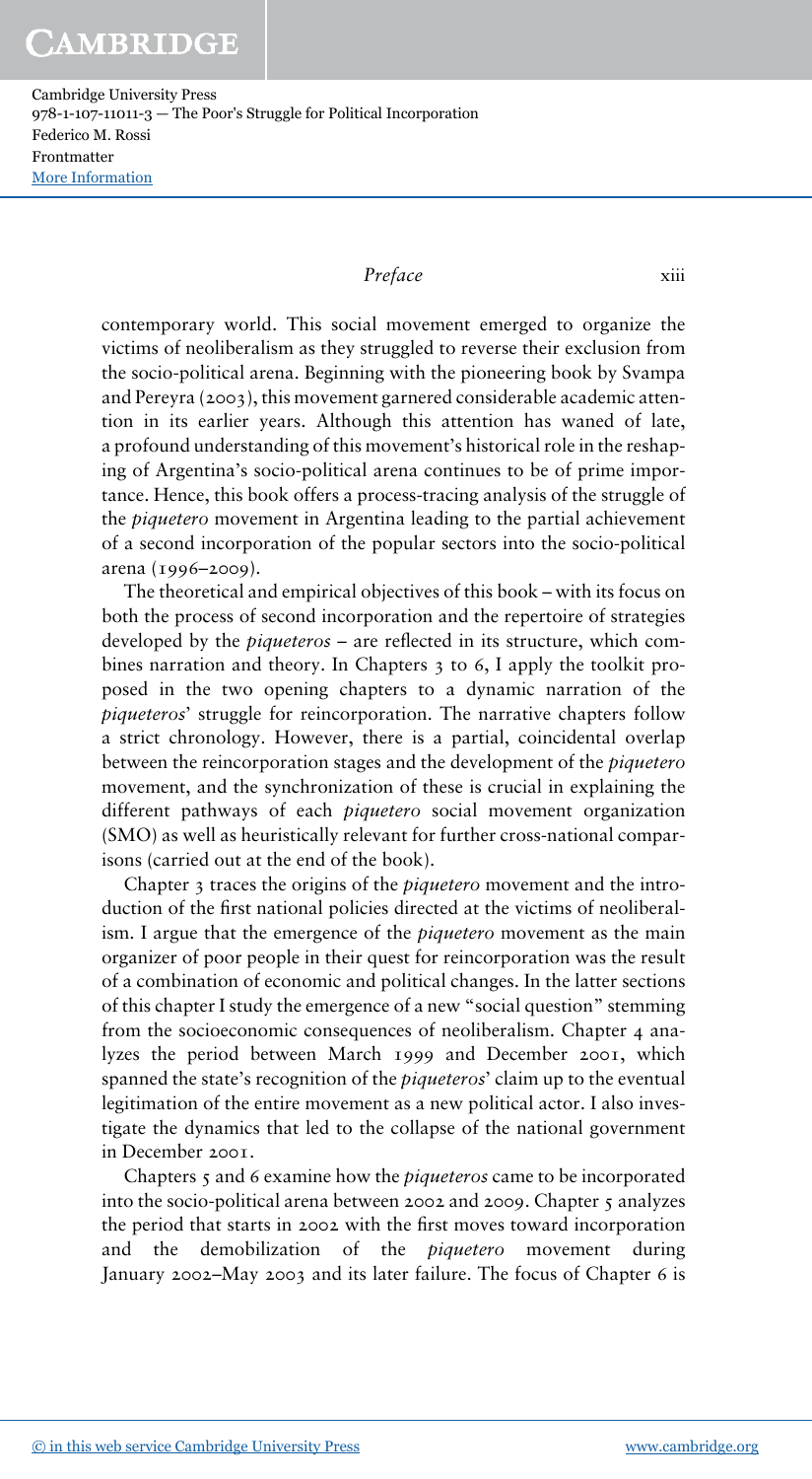Cambridge University Press 978-1-107-11011-3 — The Poor's Struggle for Political Incorporation Federico M. Rossi Frontmatter [More Information](www.cambridge.org/9781107110113)

### xiv Preface

the continuation of this stage with the more successful partial incorporation of the piquetero movement during May 2003–December 2008. Chapter 6 closes with an analysis of the end of second incorporation following the March–July 2008 rural lockout.

After the narrative sections, Chapter 7 evaluates the aftermath (2009–15) of second incorporation and the socio-political transformations produced by the piquetero movement in Argentina.

Since I propose that the second wave of incorporation is not a process unique to Argentina and the piqueteros, in Chapter 8 I compare the Argentine case with those of other Latin American reincorporation struggles. In particular, I study the indigenous and coca growers' movements in Bolivia and the movement of landless peasants in Brazil – the other main Latin American reincorporation movements.

The book also includes one appendix containing two flowcharts that synthesize the historical development of the organizations, parties, and unions implicated in the emergence and evolution of the piquetero movement.

In the concluding chapter, I summarize the book's main contributions to the study of the recursive expansion and contraction of the sociopolitical arena in Latin America and consider its theoretical implications for the general scholarship on social movements. My hope is that this book will stimulate future comparative studies involving collective and historical analysis of strategies while inserting social movements into the macro history of decisive transformations of the polity.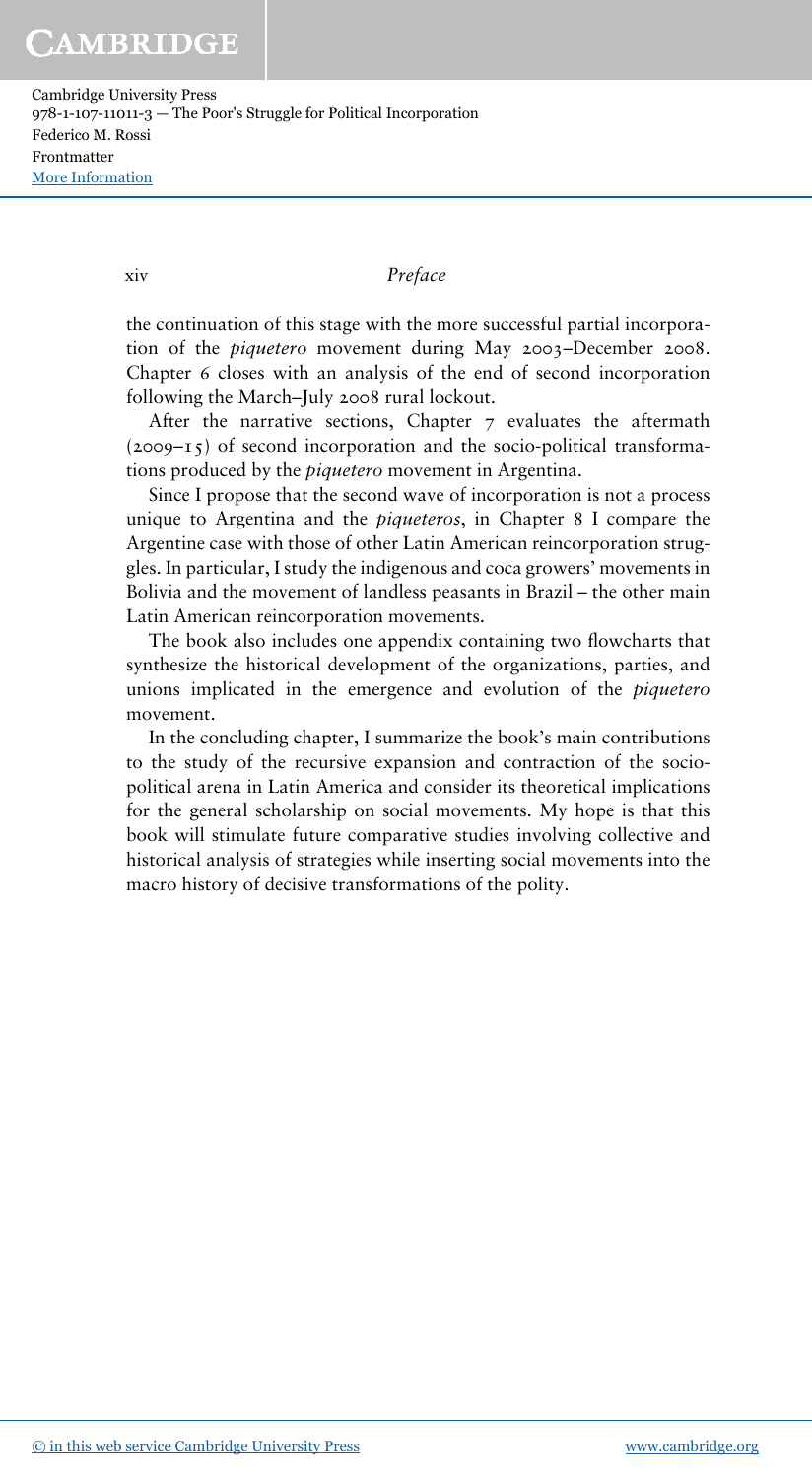## Acknowledgments

The research process can be a solitary activity, involving several months of work in libraries and archives and sitting at a desk typing. Fortunately, as scholars of human activities our lives invariably intertwine with those of others. In this way this process of self-imposed distancing that we must pursue in our line of work also leads to the forging of social relationships and sometimes even long-standing friendships. In writing this book, I experienced both feelings of solitude and companionship and luckily survived the whole process. A series of people must be thanked for this achievement.

This book is the result of ten years of research. I started my work on this topic in 2006 as a PhD candidate in the Department of Political and Social Sciences at the European University Institute at the gorgeous Badia Fiesolana in the hills of Florence. In addition, through the research period I was fortunate in being able to take up postdoctoral or visiting scholar posts at three different institutions. Firstly I was Junior Visiting Researcher at the Political Science Institute (IPOL) at the University of Brasília (September–December 2008) and then Graduate Global Visiting Scholar at the Graduate School of Arts and Sciences at New York University (January–June 2009). My debates with IPOL colleagues – above all Marisa von Bülow – as well as with those of the Department of Sociology at NYU – and in particular Neil Brenner's and Manu Goswami's students – were more important than they can know for the theoretical sections of this book. Finally, between August 2012 and August 2014 I was a Postdoctoral Research Fellow at the Center for Inter-American Policy and Research (CIPR) at Tulane University. The much-needed time this provided to reflect and write, the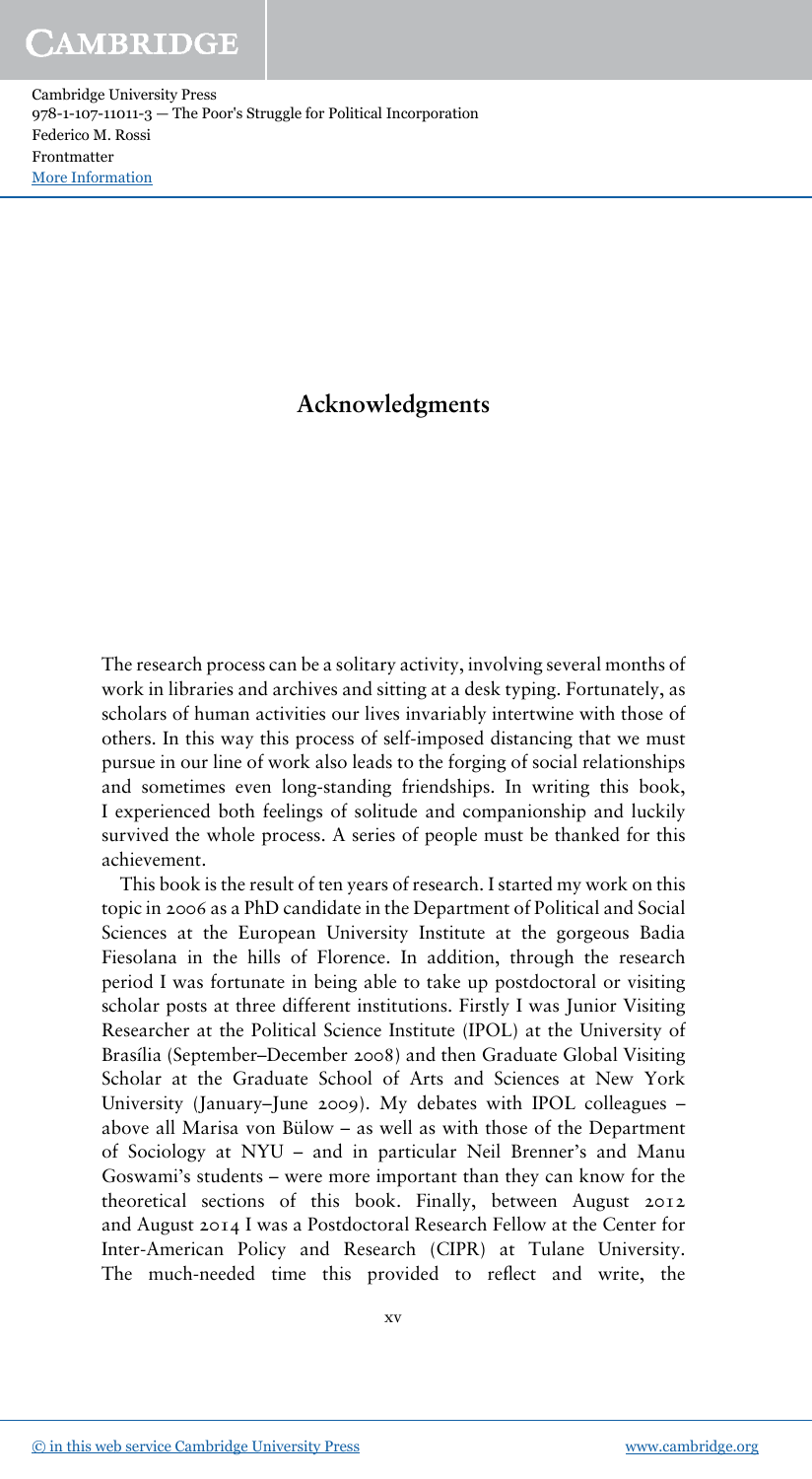Cambridge University Press 978-1-107-11011-3 — The Poor's Struggle for Political Incorporation Federico M. Rossi Frontmatter [More Information](www.cambridge.org/9781107110113)

#### xvi Acknowledgments

wonderfully collegial atmosphere, and the generous support of the CIPR's director Ludovico Feoli were invaluable to the success of this book.

This book has much greater significance to me than merely what is described in these pages. I was transformed as a person and a citizen by the conversations I had with so many amazing individuals. Needless to say, this research was made possible thanks to the generosity of these people who I interviewed. I hope that the narrative and analytic framework I am proposing in this book will be useful for them too.

Most of these interviews, as well as my ability to access crucial firsthand material, would never have been possible without the support of several people. I must thank Federico Schuster, Sebastián Pereyra, Germán Pérez, Martín Armelino, Ana Natalucci, and Melina Vázquez, members of the Research Team on Social Protest and Collective Action at the "Gino Germani" Research Institute at the University of Buenos Aires. Others were also very important in helping me gain access to social movement organizations, in particular Carina Balladares, María Cecilia Ferraudi Curto, and Alejandro Grimson of the National University of San Martín and Luciana Ghiotto, Shirley Medina, Federico Montero, Jimena Ponce de León, and Julio Quiroga. Journalists at the newspaper Página/*12* also facilitated access to this complex terrain of investigation: Martín Piqué and Laura Vales in particular were of great help for accessing the more arcane corners of the state. Admission to the Página/*12* archives was also crucial, where I worked for several weeks benefiting from the marvelous resources and support of archive staff. Germán Lodola and my great friend and colleague Sebastián Mauro also gave up their time to discuss various issues and ideas concerning my research and fieldwork, which greatly enhanced and focused my fieldwork. Though not responsible for my mistakes and biases, they are definitely responsible for many of the positive results of my research. Finally yet importantly, I also had the luck of receiving the assistance of Tim Peace, Mona-Lynn Courteau, Felipe Ponce de León, and Lucas Rossi, who did very professional jobs. My brother Lucas also produced the maps and images that this book contains in record time.

As my research unfolded I had the chance to share my results at different conferences as well as with colleagues and friends at the European University Institute and elsewhere. I presented earlier versions of this book at the XXIV Convegno della Società Italiana di Scienza Politica (Università IUAV di Venezia, September 16–18, 2010); the conference "Latin America and the Caribbean: Beyond Neoliberalism?" (University of Groningen, November 18–19, 2010); the Sixth General Conference of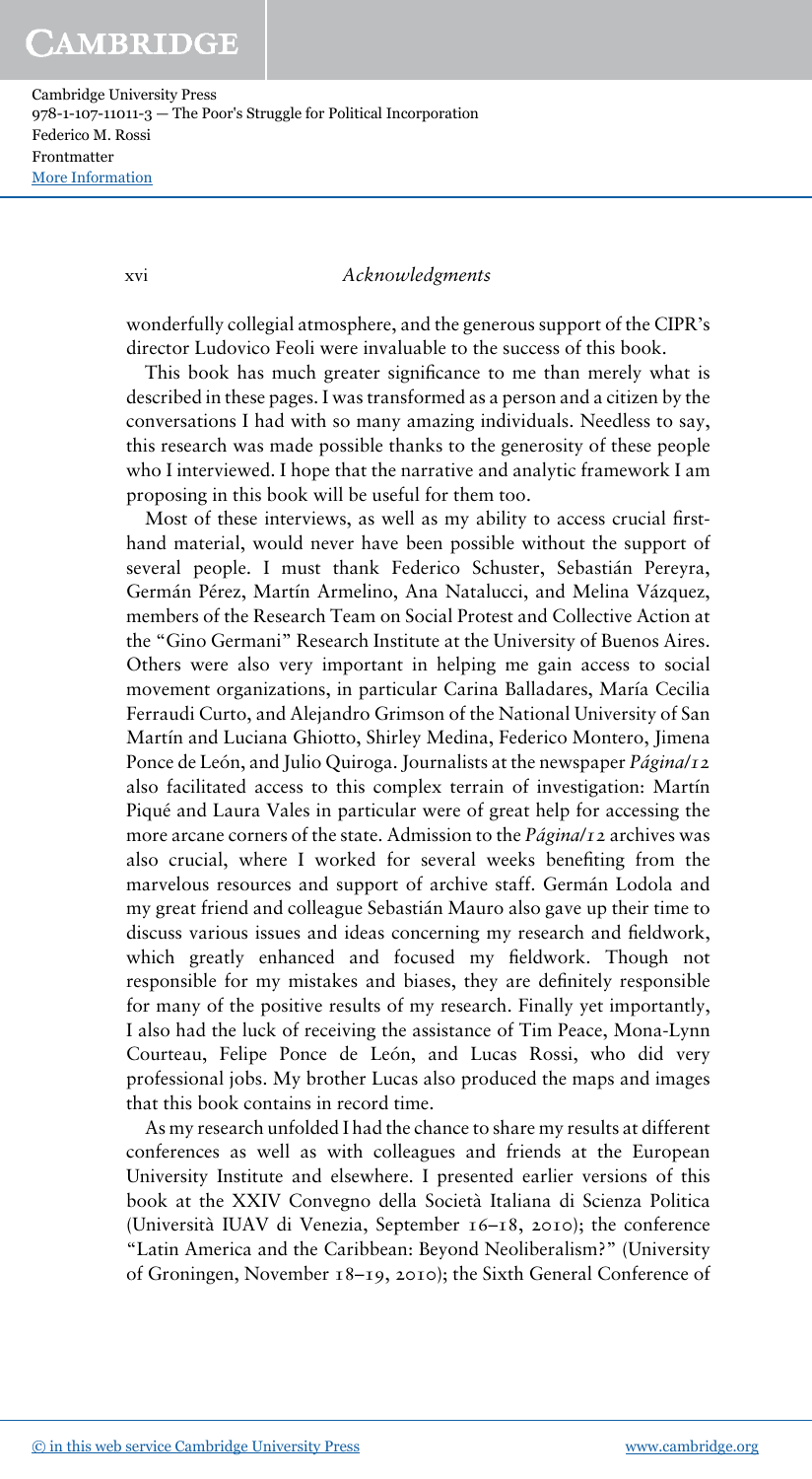### Acknowledgments xvii

the European Consortium for Political Research (University of Iceland, August 24–27, 2011); the Young Scholars in Social Movements Conference at the Center for the Study of Social Movements, University of Notre Dame (May 4, 2012); the Pittsburgh Social Movement Forum, University of Pittsburgh (November 2, 2012); the conferences "From Resisting Neoliberalism to the Second Wave of Incorporation" and "Rethinking State-Society Relations in Contemporary Latin America" I organized at the CIPR, Tulane University (October 24–25, 2012, and May 24, 2013); the conference "Contentions Against Neoliberalism: Reconstituting the Social Fabric in the Developing World" (Department of International Development, University of Oxford, June 27–28, 2013); and the Fourth Annual Conference of the Sociology of Development Section of the American Sociological Association (Watson Institute for International and Public Affairs, Brown University, March  $13-15$ , 2015).

Parts of my research were previously published elsewhere, and I would like to thank Wiley, Springer, and Taylor & Francis for the authorization to reproduce passages from the following texts: "Piqueteros (Workers/ Unemployment Movement in Argentina)," in David Snow, Donatella della Porta, Bert Klandermans, and Doug McAdam (2013) (eds.), The Wiley-Blackwell Encyclopedia of Social and Political Movements (volume 3; Oxford: Wiley-Blackwell), 929–32; "The Second Wave of Incorporation in Latin America: A Conceptualization of the Quest for Inclusion Applied to Argentina," Latin American Politics and Society (2015), 57 (1), 1–28; "Beyond Clientelism: The Piquetero Movement and the State in Argentina," in Paul Almeida and Allen Cordero Ulate (2015) (eds.), Handbook of Social Movements across Latin America (New York: Springer), 117–28; and "Conceptualizing Strategy Making in a Historical and Collective Perspective," in Federico M. Rossi and Marisa von Bülow (2015) (eds.), Social Movement Dynamics: New Perspectives on Theory and Research from Latin America (The Mobilization Series on Social Movements, Protest and Culture; Farnham: Ashgate),  $15-41$ .

The outstanding conversations with my great friends and fellows Amr Adly and Jess Rich presented me with memorable intellectual challenges that changed my perspective on crucial topics. At the same time, various rough ideas, first drafts, and full chapters were improved thanks to comments provided by Rebecca Neara Abers, Paul Almeida, Gustavo Alares López, Javier Alcalde Villacampa, Javier Auyero, Stephanie Arnett, Benjamín Arditi, Lúcia Avelar, Leonardo Avritzer, Miguel De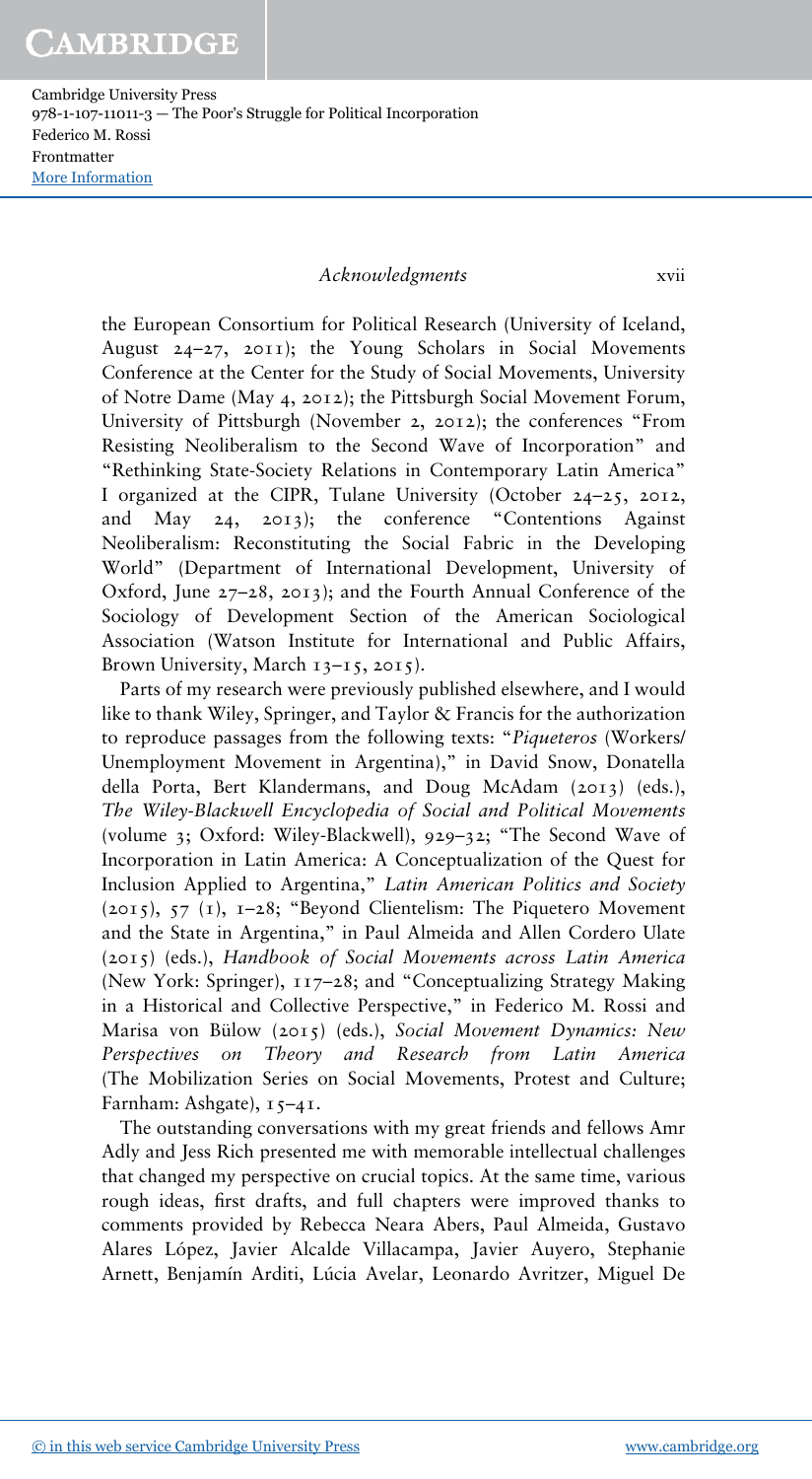Cambridge University Press 978-1-107-11011-3 — The Poor's Struggle for Political Incorporation Federico M. Rossi Frontmatter [More Information](www.cambridge.org/9781107110113)

#### xviii Acknowledgments

Luca, Özge Ertem, Lorenza Fontana, Mayo Fuster Morrell, Roberto Gargarella, Jeff Goodwin, Matthew Johnson, Hank Johnston, Mimi Keck, Andrés Malamud, John Markoff, Mattea Musso, Gabriel Ondetti, David Ortiz, Nicky Owtram, Leigh Payne, Tim Peace, Enrique Peruzzotti, Ken Roberts, Philippe Schmitter, Sid Tarrow, Alexander Treschel, Marisa von Bülow, Jonas Wolff, and – obviously – Donatella della Porta. Finally yet importantly, two anonymous reviewers provided me with constructive comments that helped me improve this book.

Some persons must also be thanked for their vital support and presence in difficult moments. Most importantly, Ken Hulley, my grandparents Vicenza "Gina" Di Martino and Jorge González, my aunt Laura González, and my cousins Manuel, Ignacio, and Francisco Romero provided decisive support when it was urgently needed. In particular, Donatella and Sid made constant and substantial suggestions while supporting my research ambitions as a student.

This book is dedicated to my parents Gustavo Rossi and Silvia González, my great friend Carolina Barrionuevo, and my dear wife Mattea Musso. They were the ones who kept the foundations firmly under foot when it seemed they were sitting on quicksand. They are, in some ways, the unwitting co-authors of this book.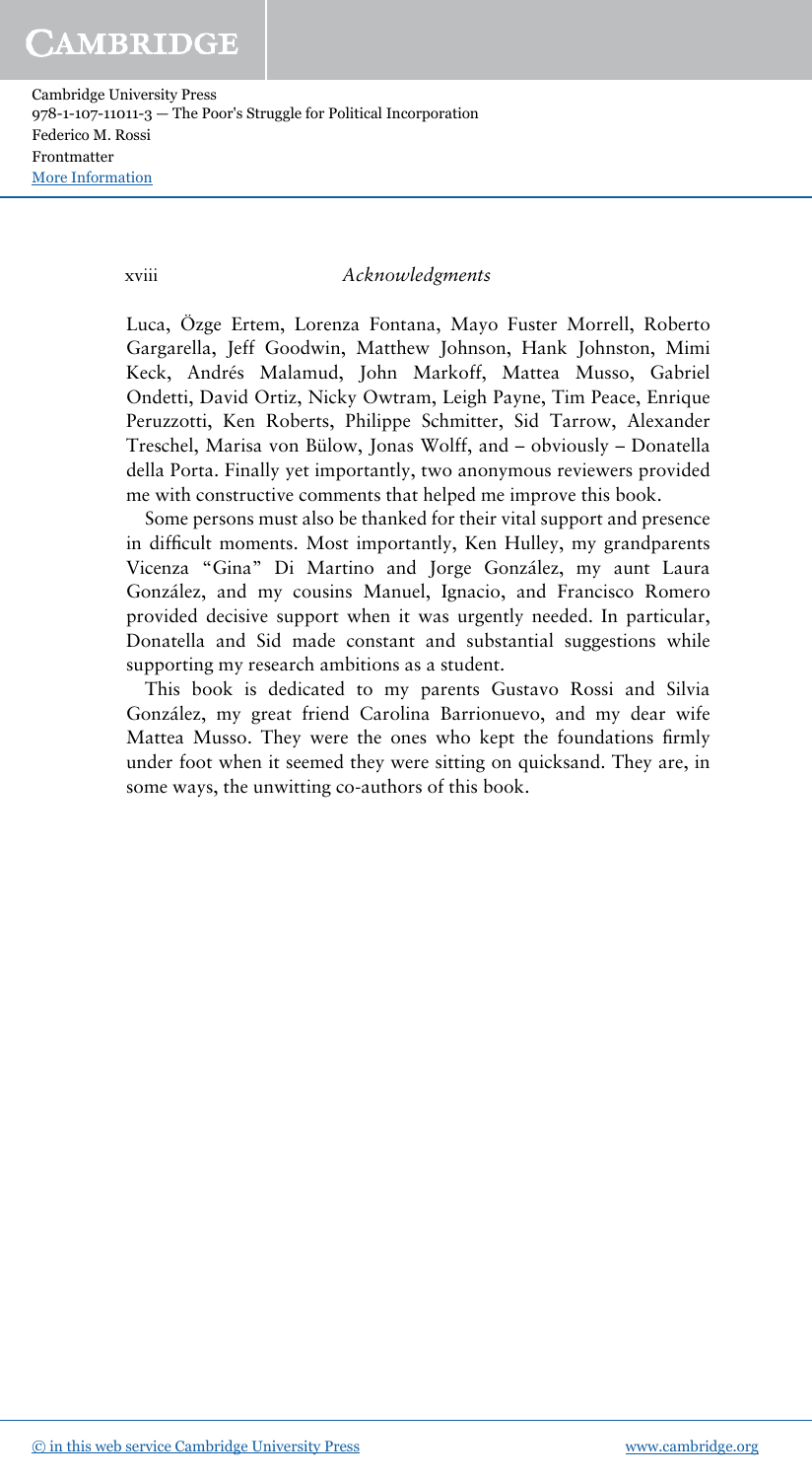## Abbreviations

| Asamblea Nacional de Trabajadores<br>Ocupados y Desocupados (National |
|-----------------------------------------------------------------------|
| Assembly of Employed and Unemployed                                   |
| Asociación de Trabajadores del Estado                                 |
|                                                                       |
| Bloque Piquetero Nacional (National                                   |
|                                                                       |
| Christian-based communities                                           |
| Coalición Cívica - Alianza por una                                    |
| República de Iguales (Civic Coalition –                               |
| Alliance for a Republic of Equals)                                    |
| Corriente Clasista y Combativa (Classist                              |
|                                                                       |
| Conselho de Desenvolvimento                                           |
| Econômico e Social (Economic                                          |
| and Social Development Council                                        |
|                                                                       |
| Consejo de Emergencia Social (Council                                 |
|                                                                       |
| Confederación General del Trabajo                                     |
| (General Labor Confederation)                                         |
| Centros Integradores Comunitarios                                     |
| (Community Integration Centers)                                       |
| Central de Pueblos y Comunidades                                      |
| Indígenas del Oriente Boliviano                                       |
| (Confederation of Indigenous Peoples of                               |
|                                                                       |
|                                                                       |

xix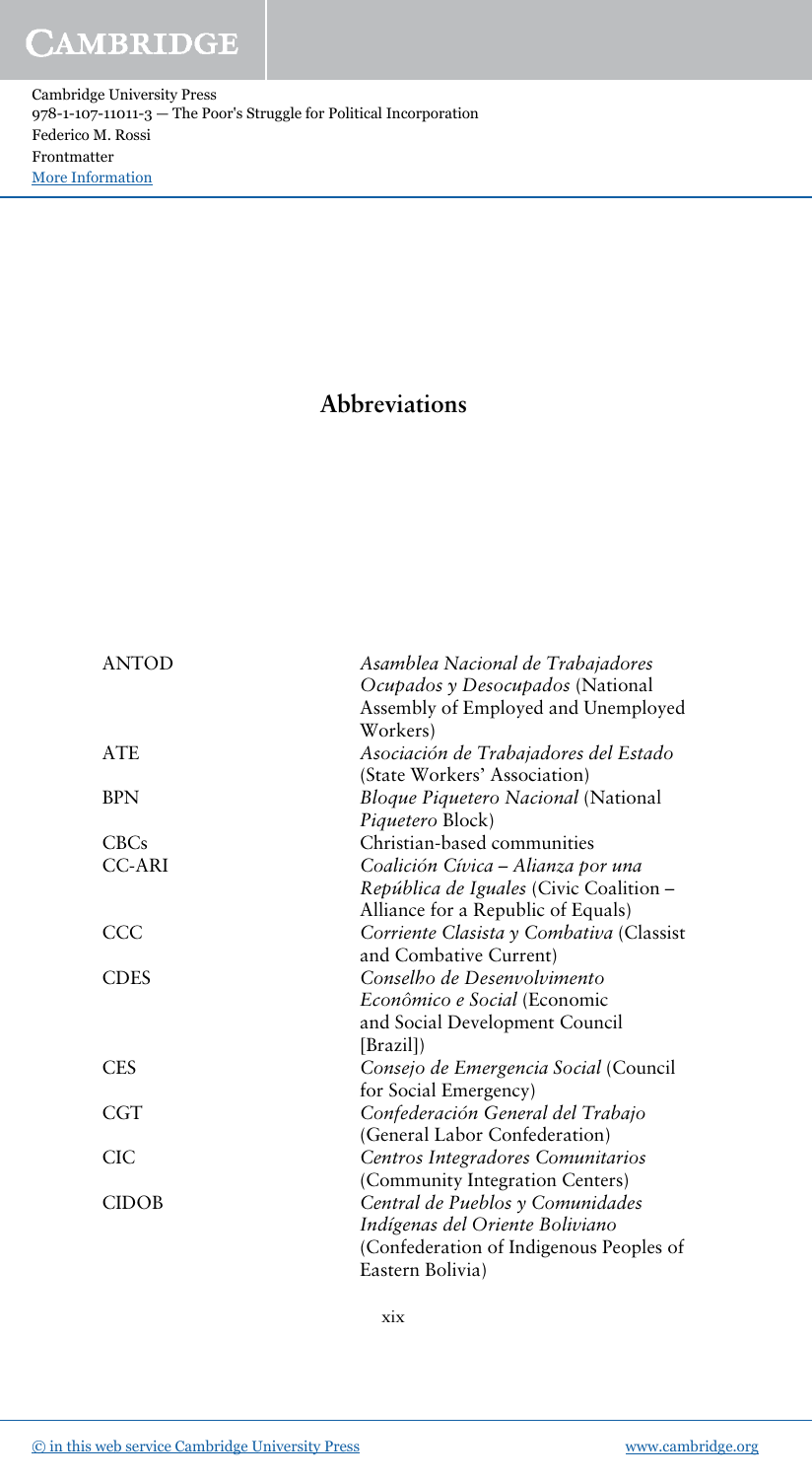| XX                       | List of Abbreviations                                 |
|--------------------------|-------------------------------------------------------|
| <b>CNBB</b>              | Conferência Nacional dos Bispos do                    |
|                          | Brasil (National Commission of                        |
|                          | Brazilian Bishops)                                    |
| <b>CONAIE</b>            | Confederación de Nacionalidades                       |
|                          | Indígenas del Ecuador (Confederation of               |
|                          | Indigenous Nationalities of Ecuador)                  |
| <b>CONALCAM</b>          | Coordinadora Nacional por el Cambio                   |
|                          | (National Committee for Change                        |
|                          | [Bolivia])                                            |
| CONAMAQ                  | Consejo Nacional de Ayllus y Markas del               |
|                          | Qullasuyu (National Council of Ayllus                 |
|                          | and Markas of Qullasuyu [Bolivia])                    |
| <b>CONTAG</b>            | Confederação Nacional dos                             |
|                          | Trabalhadores na Agricultura (National                |
|                          | Confederation of Agricultural Workers                 |
|                          | [Brazil]                                              |
| <b>CSUTCB</b>            | Confederación Sindical Única de                       |
|                          | Trabajadores Campesinos de Bolivia                    |
|                          | (Unified Confederation of Rural                       |
|                          | Workers of Bolivia)                                   |
| <b>CTA</b>               | Central de Trabajadores de la Argentina               |
| CTD "Aníbal Verón"       | (Argentine Workers Union)                             |
|                          | Coordinadora de Trabajadores                          |
|                          | Desocupados "Aníbal Verón"                            |
|                          | (Coordinator of Unemployed Workers<br>"Aníbal Verón") |
| CTD "Trabajo y Dignidad" | Coordinadora de Trabajadores                          |
|                          | Desocupados "Trabajo y Dignidad"                      |
|                          | (Coordinator of Unemployed Workers                    |
|                          | "Work and Dignity")                                   |
| CTD of Tartagal          | Coordinadora de Trabajadores                          |
|                          | Desocupados de Tartagal (Coordinator                  |
|                          | of Unemployed Workers' of Tartagal)                   |
| <b>CTERA</b>             | Confederación de Trabajadores de la                   |
|                          | Educación de la República Argentina                   |
|                          | (Argentine Confederation of Education                 |
|                          | Workers)                                              |
| <b>CUBa</b>              | Coordinadora de Unidad Barrial                        |
|                          | (Neighborhood Unity Coordinator)                      |
| <b>CUT</b>               | Central Única dos Trabalhadores                       |
|                          | (Unitary Workers' Union [Brazil])                     |
| <b>ECLAC</b>             | Economic Commission for Latin                         |
|                          | America and the Caribbean                             |
|                          |                                                       |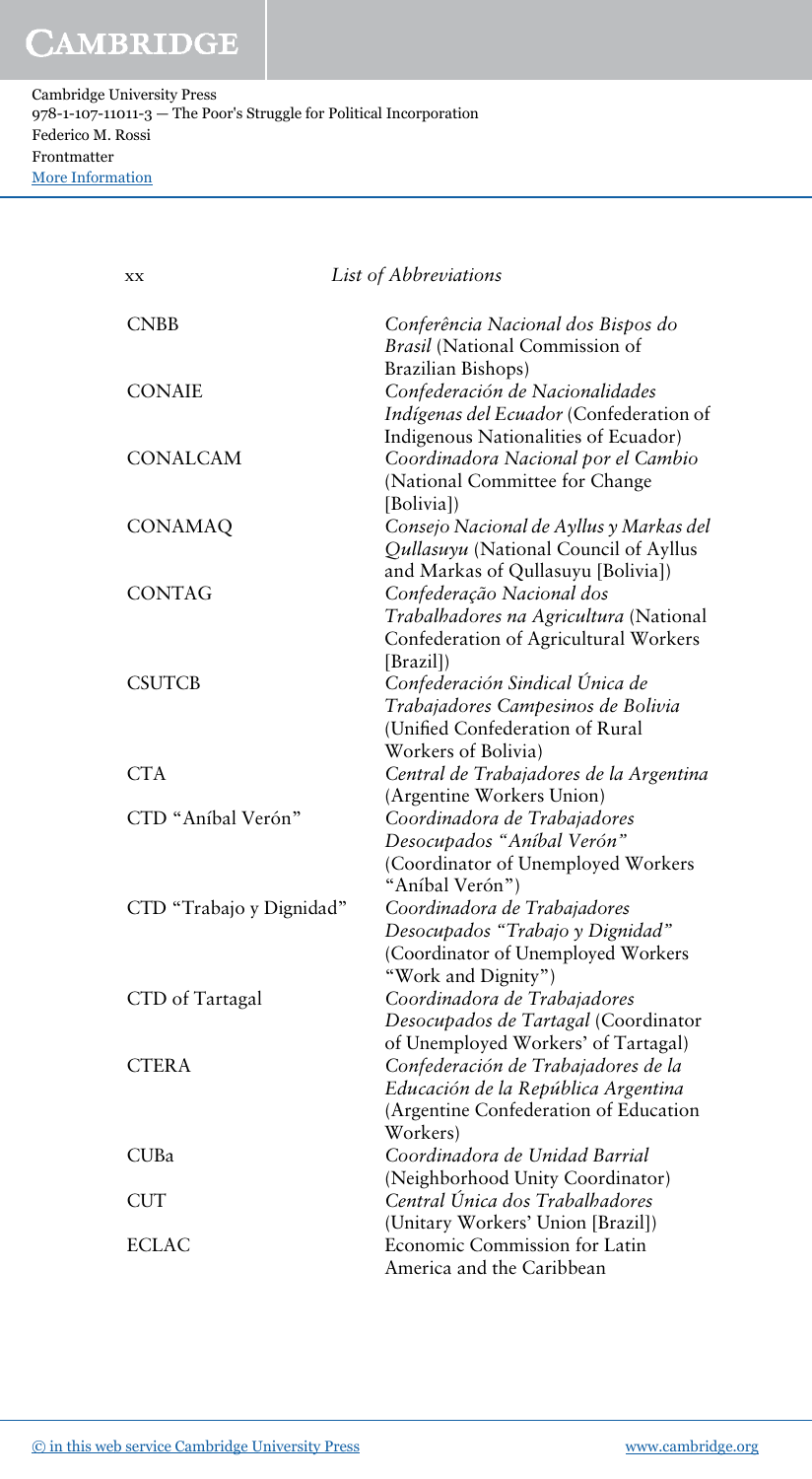> EZLN Ejército Zapatista de Liberación Nacional (Zapatista Army of National Liberation [Mexico]) FAA Federación Agraria Argentina (Argentine Agrarian Federation) FG Frente Grande (Broad Front) FOL Frente de Organizaciones en Lucha (Front for Organizations Engaged in Struggle) FOP Frente de Organizaciones Populares (Popular Organizations Front) FPDS Frente Popular "Darío Santillán" (Popular Front "Darío Santillán") FpV Frente para la Victoria (Front for Victory) FRENAPO Frente Nacional contra la Pobreza (National Front against Poverty) FREPASO Frente por un País Solidario (Front for a Country in Solidarity) FTNyP Frente Transversal Nacional y Popular (National and Popular Transversal Front) FTV Federación de Trabajadores por la Tierra, Vivienda y Hábitat (Workers' Federation for Land, Housing and Habitat) H.I.J.O.S. Hijos por la Identidad y la Justicia contra el Olvido y el Silencio (Sons and Daughters for Identity and Justice against Oblivion and Silence) IADB Inter-American Development Bank IMF **International Monetary Fund** INCRA Instituto Nacional de Colonização e Reforma Agrária (National Institute for Colonization and Agrarian Reform [Brazil]) INDEC Instituto Nacional de Estadística y Censos (National Institute of Statistics and Censuses) IU Izquierda Unida (United Left) MAS (Argentina) Movimiento al Socialismo (Movement Toward Socialism) MAS (Bolivia) Movimiento al Socialismo (Movement for Socialism [Bolivia]) List of Abbreviations xxi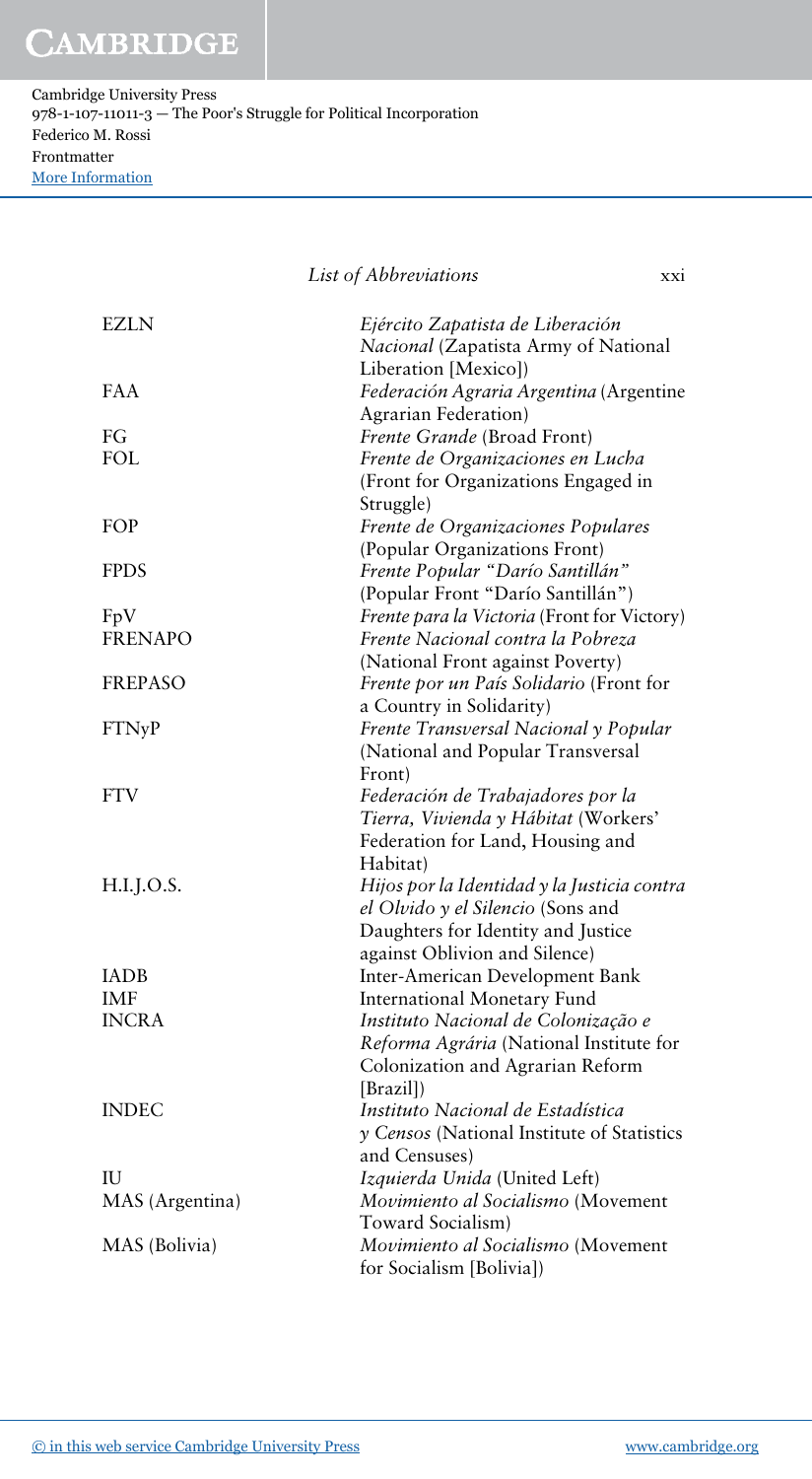| xxii              | List of Abbreviations                                                                                                                          |
|-------------------|------------------------------------------------------------------------------------------------------------------------------------------------|
| MG                | Movimiento Guevarista (Guevarist                                                                                                               |
| MIC               | Movement)<br>Movimiento Inter-sindical Clasista                                                                                                |
| MIJD              | (Inter-union Classist Movement)<br>Movimiento Independiente de Jubilados<br>y Desocupados (Independent Movement                                |
| <b>MIJP</b>       | of the Retired and Unemployed)<br>Movimiento Independiente de<br>Jubilados y Pensionados (Independent                                          |
| <b>MILES</b>      | Movement of Retired and Pensioners)<br>Movimiento Integración<br>Latinoamericana de Expresión Social<br>(Latin American Integration for Social |
| MIP               | <b>Expression Movement)</b><br>Movimiento Indígena Pachakuti<br>(Pachakuti Indigenous Movement                                                 |
| <b>MNR</b>        | [Bolivia])<br>Movimiento Nacionalista<br>Revolucionario (Nationalist                                                                           |
| MP                | Revolutionary Movement [Bolivia])<br>Medida Provisória (Provisional Measure<br>[Brazil]                                                        |
| <b>MPN</b>        | Movimiento Popular Neuquino                                                                                                                    |
| MPR "Quebracho"   | (Neuquén People's Movement)<br>Movimiento Patriótico Revolucionario<br>"Quebracho" (Patriotic Revolutionary                                    |
| <b>MPSL</b>       | Movement "Quebracho")<br>Movimiento Político-Sindical Liberación<br>(Politico-Syndical Liberation                                              |
| MPU "Quebracho"   | Movement)<br>Movimiento de Unidad Popular<br>"Quebracho" (Popular Unity Movement<br>"Quebracho")                                               |
| MST (Argentina)   | Movimiento Socialista de los<br>Trabajadores (Socialist Workers                                                                                |
| MST (Brazil)      | Movement)<br>Movimento dos Trabalhadores Sem<br>Terra (Rural Landless Workers                                                                  |
| MST "Teresa Vive" | Movement [Brazil])<br>Movimiento Sin Trabajo "Teresa Vive"<br>(Jobless Movement "Teresa Is Alive")                                             |
| <b>MTA</b>        | Movimiento de Trabajadores Argentinos<br>(Argentine Workers' Movement)                                                                         |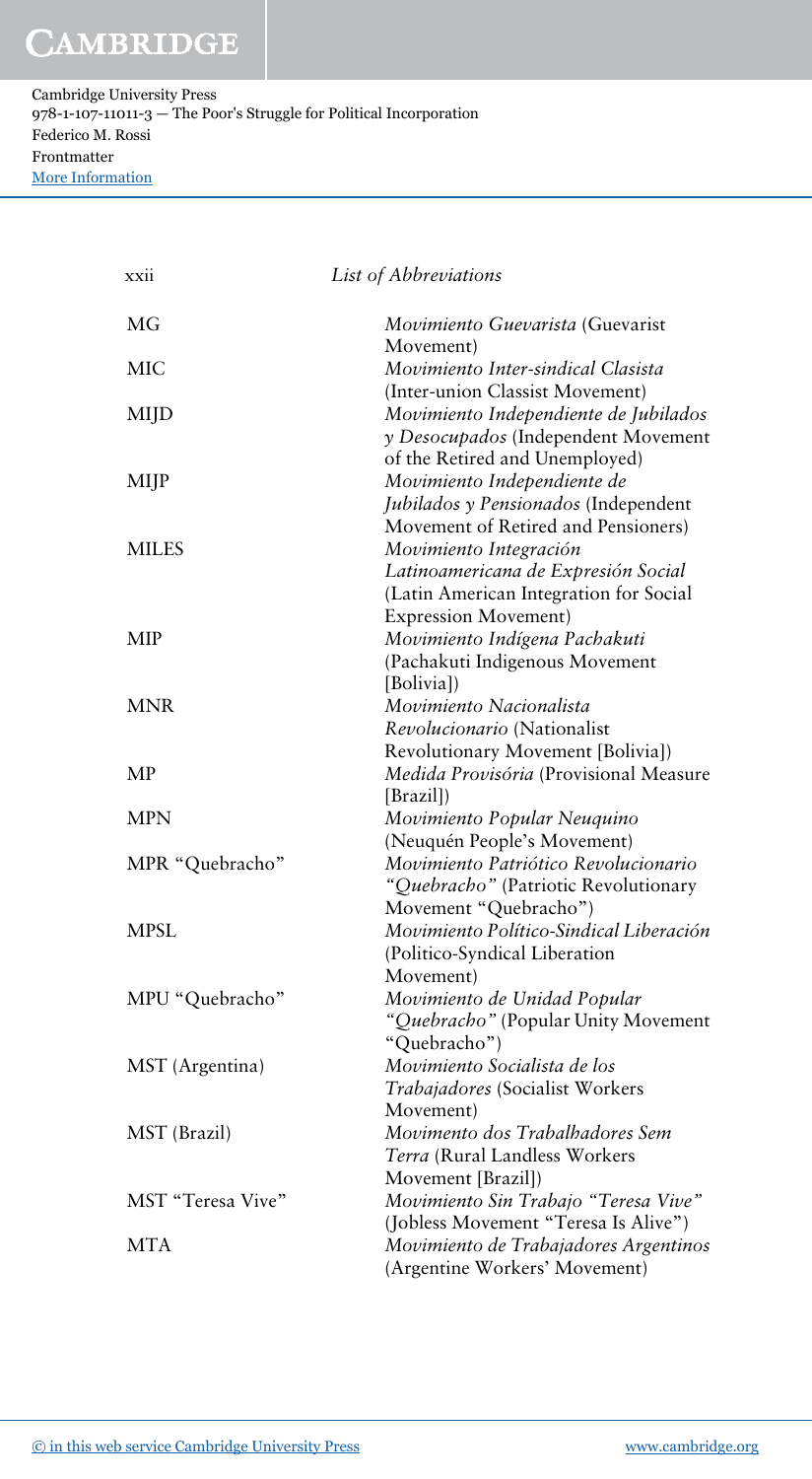Cambridge University Press 978-1-107-11011-3 — The Poor's Struggle for Political Incorporation Federico M. Rossi Frontmatter [More Information](www.cambridge.org/9781107110113)

List of Abbreviations xxiii

| MTD "Aníbal Verón" | Movimiento de Trabajadores<br>Desocupados "Aníbal Verón"<br>(Unemployed Workers Movement<br>"Aníbal Verón")          |
|--------------------|----------------------------------------------------------------------------------------------------------------------|
| MTD of La Juanita  | Movimiento de Trabajadores<br>Desocupados de La Juanita<br>(Unemployed Workers Movement of La<br>Juanita)            |
| MTD of Solano      | Movimiento de Trabajadores<br>Desocupados de Solano (Unemployed<br>Workers Movement of Solano)                       |
| MTL (Argentina)    | Movimiento Territorial Liberación<br>(Territorial Liberation Movement)                                               |
| MTL (Brazil)       | Movimento Terra, Trabalho e Liberdade<br>(Land, Work and Freedom Movement<br>[Brazil]                                |
| <b>MTP</b>         | Movimiento Todos por la Patria (All for<br>the Motherland Movement)                                                  |
| <b>MTR</b>         | Movimiento de Trabajadores<br>Desocupados "Teresa Rodríguez"<br>(Unemployed Workers' Movement<br>"Teresa Rodríguez") |
| MUP "May 29"       | Movimiento de Unidad Popular "29<br>de Mayo" (Movement for Popular Unity<br>"May 29")                                |
| OB "Tupac Amaru"   | Organización Barrial "Tupac Amaru"<br>(Neighborhood Organization "Tupac<br>Amaru")                                   |
| <b>PAC</b>         | Programa de Aceleração do Crescimento<br>(Growth Acceleration Program [Brazil])                                      |
| <b>PCA</b>         | Partido Comunista de la Argentina<br>(Communist Party of Argentina)                                                  |
| PC-CE              | Partido Comunista - Congreso<br>Extraordinario (Communist Party -<br><b>Extraordinary Congress)</b>                  |
| <b>PCR</b>         | Partido Comunista Revolucionario<br>(Communist Revolutionary Party)                                                  |
| <b>PEC</b>         | Programa de Empleo Comunitario<br>(Community Employment Program)                                                     |
| PEL.               | Programa de Emergencia Laboral<br>(Labor Emergency Program)                                                          |
| PI                 | Portaria Interministerial<br>(Interministerial Ordinance [Brazil])                                                   |